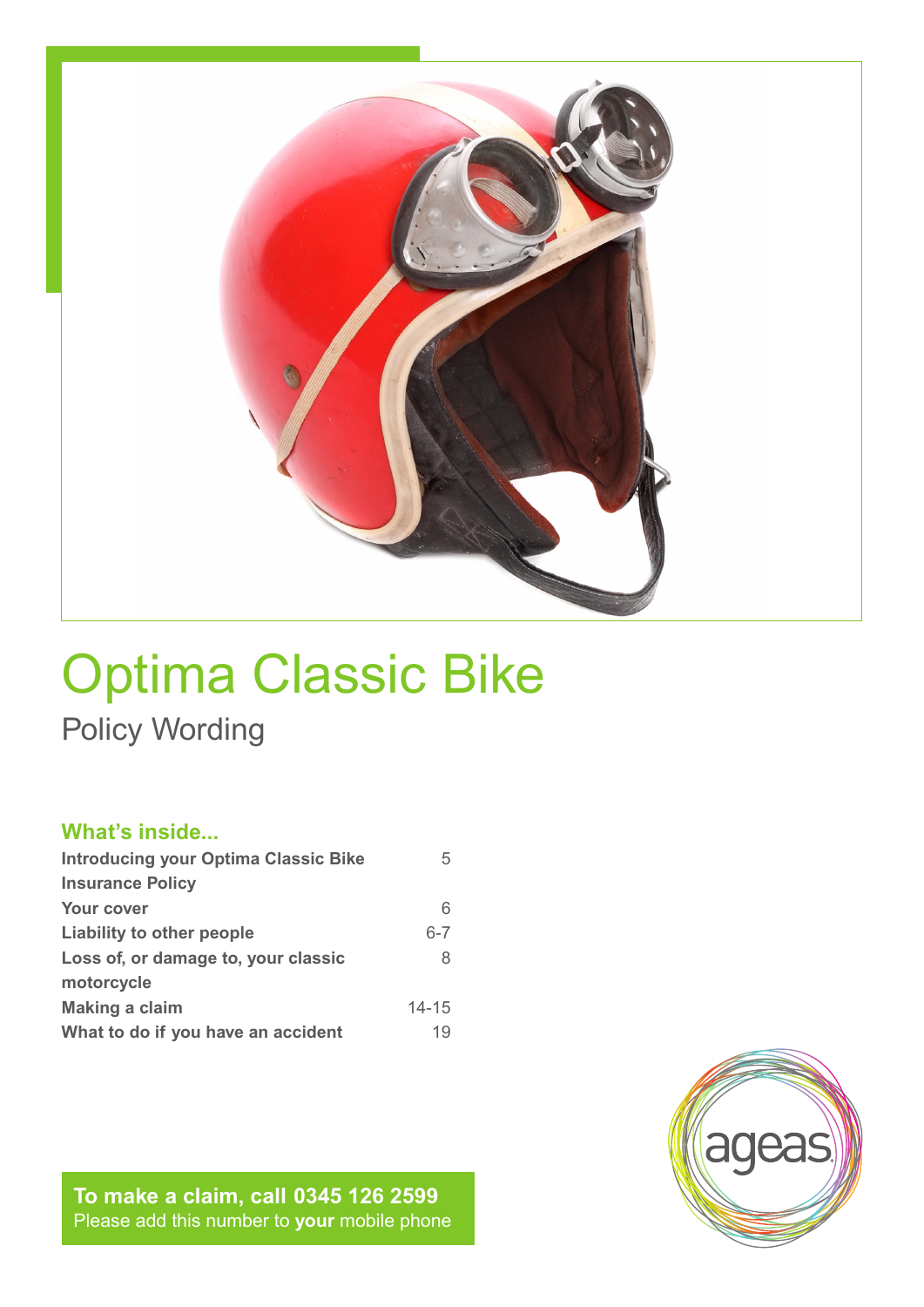# **Definitions**

Whenever the following words or expressions appear in **your** policy, they have the meaning given below.

#### **Accessories and spare parts**

Items which are for **your classic motorcycle** only and are attached to **your classic motorcycle**, or in **your** home. This includes in **your** private garage or any other private garage that **you** own or rent, at the time of the loss or damage.

#### **Acts of terrorism**

Any act that the government of the **United Kingdom** considers to be an act of terrorism. The use of or threat of action, force or violence by any person or group of people acting alone or on behalf of any organisation or government for political, religious, ideological or similar beliefs. This includes trying to influence any government or intimidate the public.

#### **Agreed value**

This is the amount shown in the **schedule**, which represents the value of **your classic motorcycle** including **accessories and spare parts**. This is the most **we** will pay **you** if **your classic motorcycle** is lost or totally destroyed, or where the cost of repairs is greater than the agreed value.

The agreed value will include the value of any specific registration number of **your classic motorcycle** that is historically important.

#### **Certificate of motor insurance**

A document **we** issue that proves **you** have the **classic motorcycle** insurance **you** need and must have by law.

#### **Endorsement**

Statements, found in **your schedule**, that either show changes to the terms of **your** policy or terms that apply specifically to **you** (for example, the amount of **excess you** must pay).

#### **Excess**

The first amount of any claim which **you** must pay if **your classic motorcycle** is lost, stolen or damaged.

#### **Great Britain**

England, Scotland and Wales.

#### **Inexperienced rider**

Anybody who is 25 years or older who holds a provisional licence or who has held a full **United Kingdom**, European Union or European Economic Area licence for less than 12 months.

#### **Key**

Any key or alternative electronic or mechanical device designed to open the **classic motorcycle**'s locks or turn on the ignition (or both).

#### **Market value**

The cost of replacing **your classic motorcycle**, including **accessories and spare parts**, with another of the same make, specification (for example, the level of equipment found on **your classic motorcycle**), model, age, mileage and condition as **your classic motorcycle** just before the loss or damage **you** are claiming for.

#### **Non-UK territorial limits**

Any country (not the **United Kingdom**) that is a member of the European Union and any other country shown on the back of **your certificate of motor insurance**.

#### **Partner**

A person **you** are married to or have a civil partnership with, or a person **you** live with as if **you** were their husband, wife or civil partner. (A civil partnership is a formal arrangement that gives same-sex partners the same legal status as a married couple.)

#### **Period of insurance**

The period shown in **your schedule** or in **your certificate of motor insurance** (or both) during which **your** policy will apply.

#### **Proposal**

The document that records the information **you** gave **us** when **you** bought or renewed **your** policy and which **your** contract with **us** is based on.

#### **Racetrack**

Any track, field, circuit or road, including toll roads (with no maximum speed limit), which is being used at the time of the loss or damage for racing, rallies, pacemaking, speed trials or track days.

#### **Schedule**

The document that names **you** as the policyholder and sets out what this policy covers **you** for. **We** will replace **your schedule** whenever **you** renew the policy or if **you** make any changes to the policy while **your** insurance applies.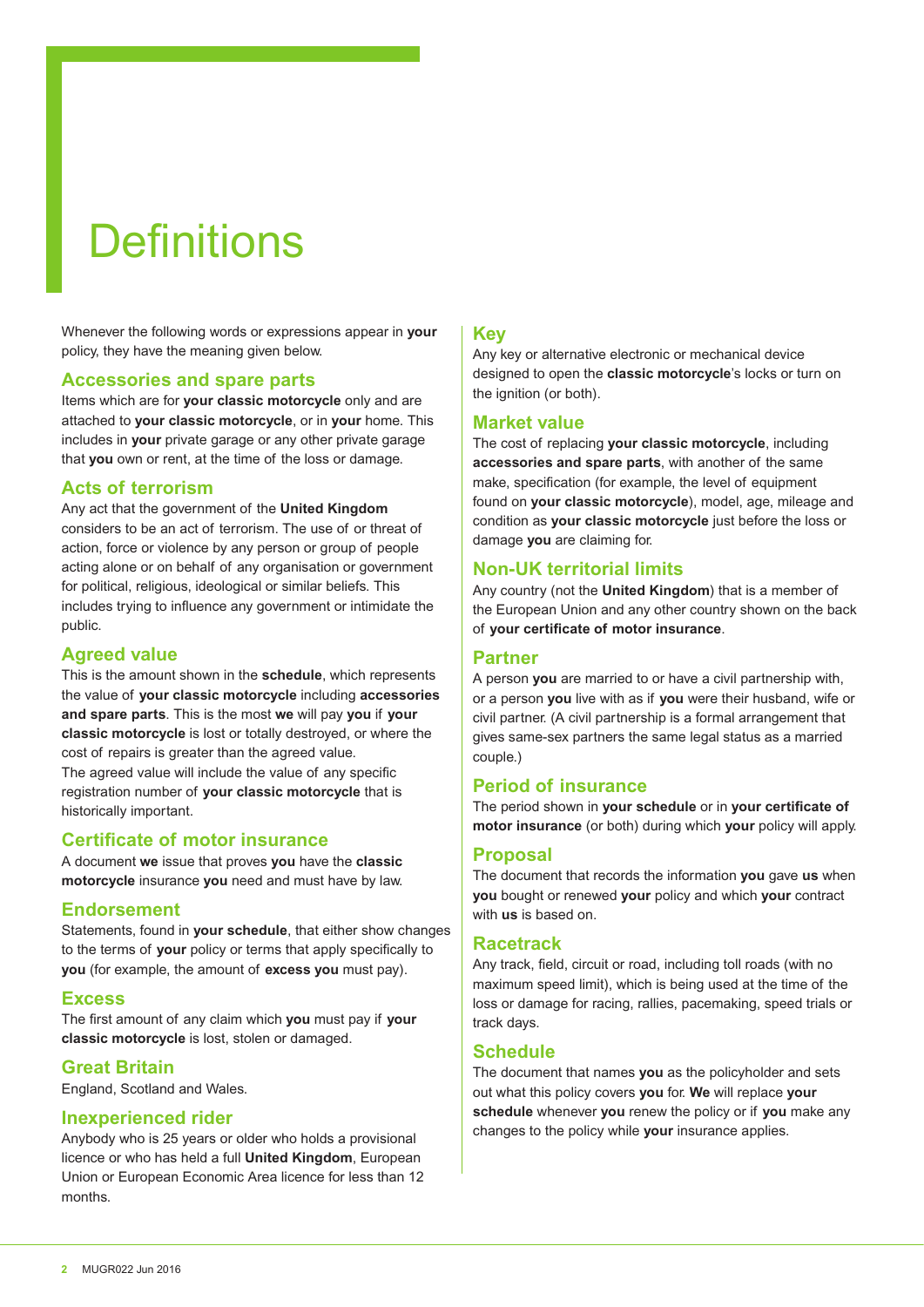#### **Statement of facts or statement of insurance**

The document that records the information **you** gave **us** when **you** bought or renewed **your** policy and which **your** contract with **us** is based on.

#### **Territorial limits**

England, Scotland, Wales, Northern Ireland, the Isle of Man, the Channel Islands, any other country that is a member of the European Union and any other country stated on the back of **your certificate of motor insurance**.

#### **Toolkit**

Tools (for example, spanners, wrenches and socket sets) which **you** use to maintain and repair **your classic motorcycle** and which are held on **your classic motorcycle**, or in **your** home. This includes in **your** private garage or any other private garage that **you** own or rent, at the time of any loss or damage to **your classic motorcycle**. **We** will not cover any tools that **you** use for any business purposes.

#### **United Kingdom**

England, Scotland, Wales, Northern Ireland, the Isle of Man and the Channel Islands.

**We, us, our**  Ageas Insurance Limited.

#### **You, your**

The policyholder whose name is on the **schedule** or, if **you** die, **your** legal personal representatives.

#### **Young rider**

A person aged under 25 years at the time of an event which **you** or they may be entitled to claim for.

#### **Your classic motorcycle**

Any **classic motorcycle** which **you** have a current **certificate of motor insurance** for under this policy.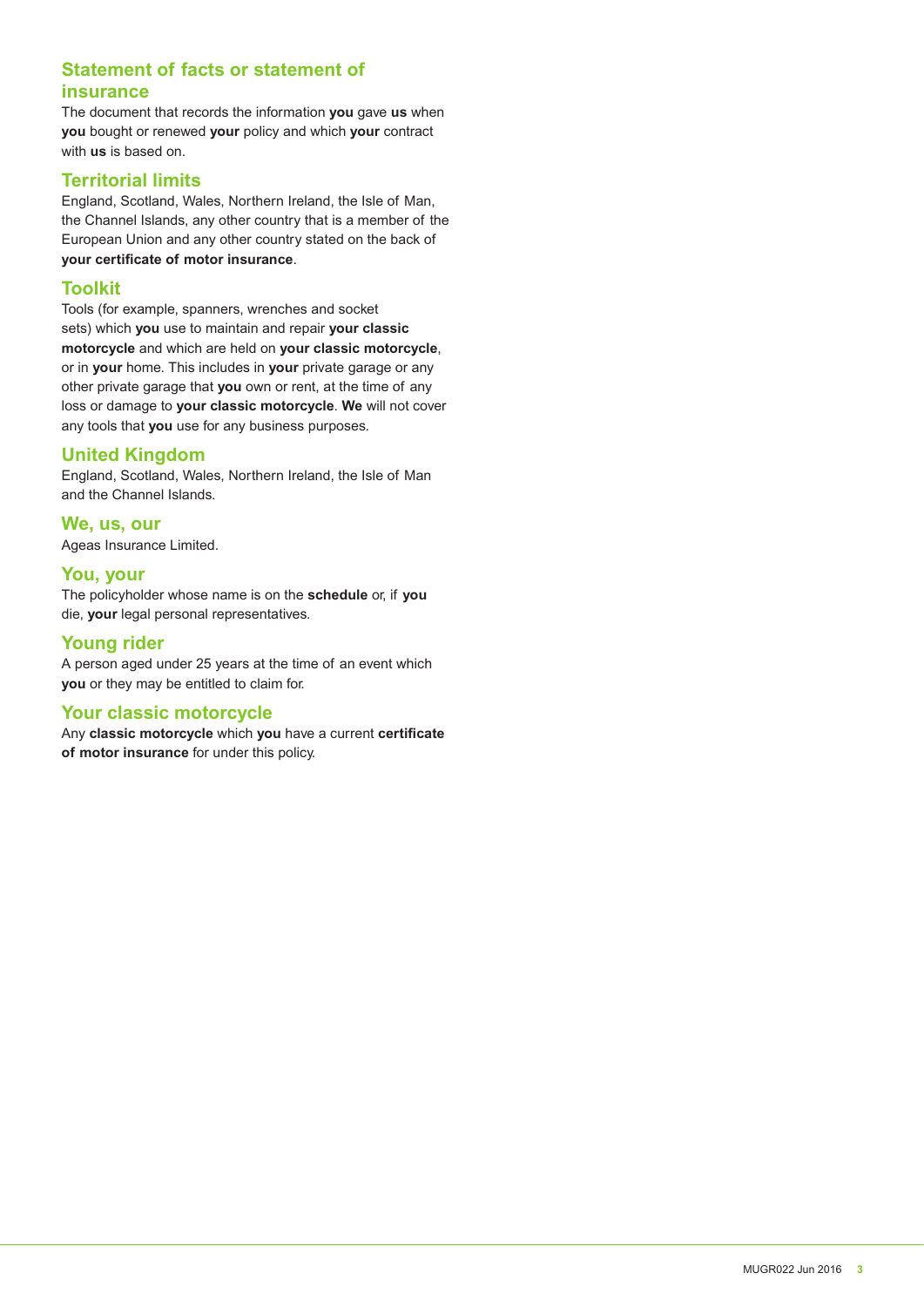# **Contents**

| <b>Definitions</b>                                                            | $2 - 3$   |
|-------------------------------------------------------------------------------|-----------|
| Introducing your Optima classic motorcycle<br>insurance policy                | 5         |
| Your cover                                                                    | 6         |
| Liability to other people                                                     | $6 - 7$   |
| Loss of, or damage to, your classic motorcycle                                | $8-9$     |
| <b>Hotel or travel expenses</b>                                               | 9         |
| Lost or stolen classic motorcycle keys<br>and replacing locks                 | 9         |
| <b>Travelling abroad</b>                                                      | 10        |
| Cover when your classic motorcycle is<br>being serviced, examined or repaired | 10        |
| General exceptions under this policy                                          | 11        |
| Conditions that apply to all of this policy                                   | 12-13     |
| Making a claim                                                                | $14 - 15$ |
| Our customer-care policy                                                      | 18        |
| What to do if you have an accident                                            | 19        |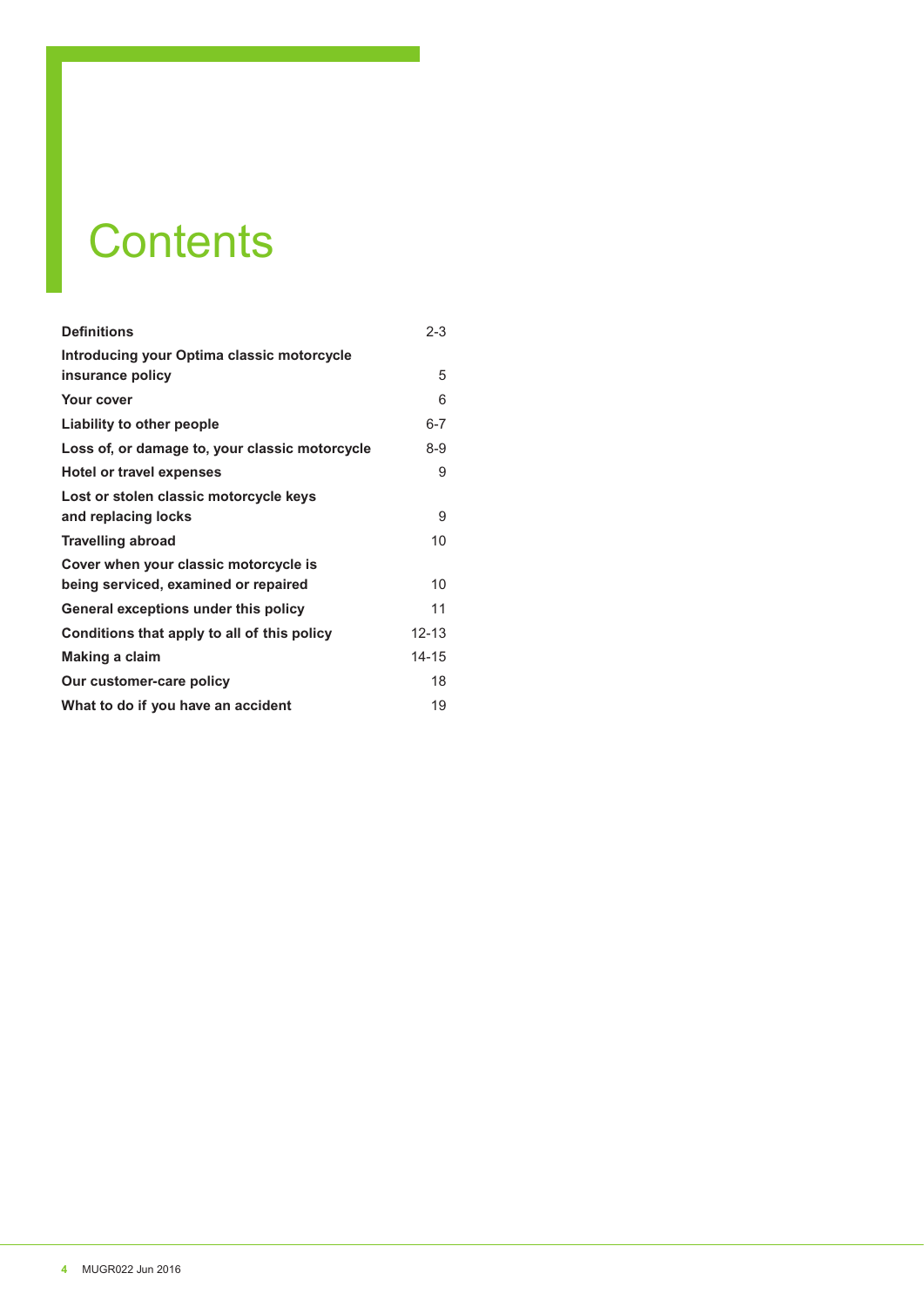# Introducing your Optima classic bike insurance policy

This booklet gives full details of **your** cover.

Please read this booklet, **your schedule** and **your certificate of motor insurance** carefully and make sure that they meet **your** needs.

If **you** have any questions, please contact **your** insurance broker or intermediary and they will help **you**.

Please keep all **your** insurance documents in a safe place, as **you** may need to read them if **you** want to make a claim.

#### **Our contract with you**

**We** will provide **classic motorcycle** insurance under the terms, exceptions, conditions and endorsements of this policy, during any period for which **we** have accepted **your** premium.

The contract is based on the **proposal** (or any **statement of facts** or **statement of insurance we** prepare using the information **you** have provided), and any declaration **you** make. The **schedule**, any **endorsements** and the **certificate of motor insurance** are all part of this policy. **You** must read all the documents that make up **your** policy as one document.

#### **The law that applies to this policy**

English law will apply to this contract unless **you** and **we** agree otherwise. (If **you** live in Jersey, the law of Jersey will apply to this contract and the Jersey courts will have exclusive jurisdiction over disputes between **us** and **you** in relation to it.)

#### **Language**

The contractual terms and conditions and other information relating to this contract will be in the English Language.

#### **Cooling-off period**

**We** hope that **you** will be happy with **your** insurance policy. However, if this policy does not meet **your** needs **you** have 14 days from the date **you** received **your** policy documents to cancel the policy and get a full refund. (**We** will not give **you** a refund if **you** have claimed for the total loss of **your classic motorcycle** or an incident has happened where **you** could make a claim for a total loss.)

To cancel **your** policy, please contact the insurance broker or intermediary who sold **you your** policy.

To get a refund, **you** must return this policy and any **certificate of motor insurance** or cover note.

François-Xavier Boisseau - CEO, Insurance Ageas Insurance Limited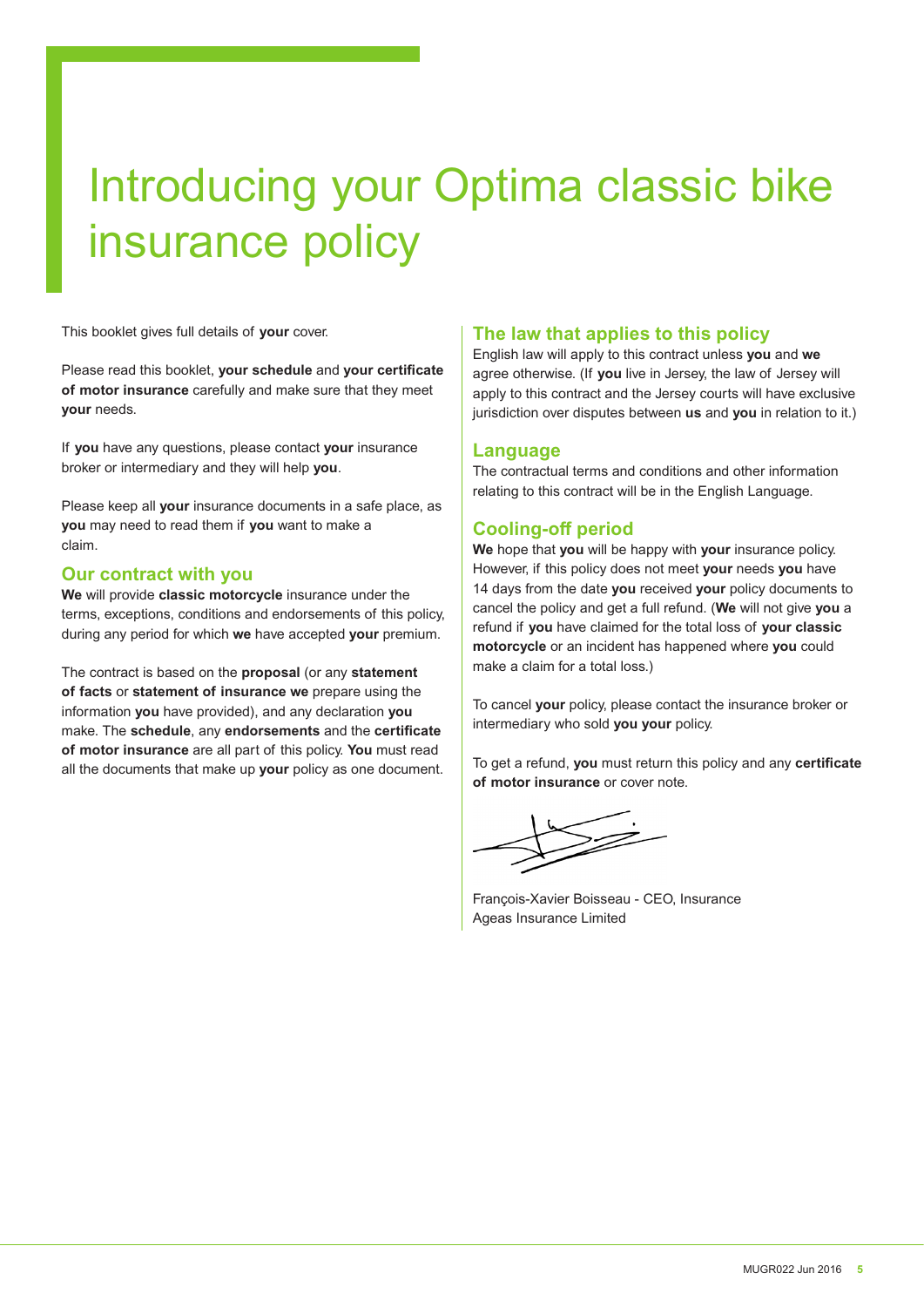## Your cover

If **you** chose comprehensive cover, all sections of this policy booklet apply.

If **you** have third party, fire and theft cover, sections 1, 2 (loss or damage caused by fire, theft or attempted theft only), 4, 5 and 6 apply.

If **you** have cover for third party only, sections 1, 5 and 6 apply.

### Section 1 – Liability to other people

If **you** have laid-up cover, sections 2 (loss or damage caused by accidental damage, malicious damage, fire, theft or attempted theft only) and 4 apply. **You** can only choose this cover if:

- **your classic motorcycle** is off the road;
- **your classic motorcycle** is not taxed; and
- **you** have made a Statutory Off Road Notification (SORN) to the Driver and Vehicle Licensing Agency.

| What we will cover                                                                                                                                                                                                                                                                                                                                                                                                                         | What we will not cover                                                                                                                                                                                                                                                                                                                                                                                                                                                                                     |
|--------------------------------------------------------------------------------------------------------------------------------------------------------------------------------------------------------------------------------------------------------------------------------------------------------------------------------------------------------------------------------------------------------------------------------------------|------------------------------------------------------------------------------------------------------------------------------------------------------------------------------------------------------------------------------------------------------------------------------------------------------------------------------------------------------------------------------------------------------------------------------------------------------------------------------------------------------------|
| a Cover for your liabilities<br>This policy covers you for:<br>all your legal responsibilities as a result of death of or<br>۰<br>injury to anybody caused by an incident involving your<br>classic motorcycle; and<br>damage to any property as a result of an incident<br>$\bullet$<br>involving your classic motorcycle. We will pay up to<br>£20 million (including all costs, expenses and indirect                                   | This applies to all claims made under parts 1a, 1b, 1c and<br>1d of the policy.<br>We will not cover you to ride or drive any vehicle that is not<br>٠<br>covered under this policy.<br>We will not cover loss of or damage to your belongings or<br>$\bullet$<br>the belongings of anybody else insured.<br>We will not cover anyone riding your classic motorcycle<br>$\bullet$<br>who has never held a licence to ride it or who is                                                                     |
| losses, apart from those covered under the legal<br>expenses part of your policy). This cover applies to any<br>one event or any series of incidents resulting from one<br>event.<br><b>b</b> Static display<br>We will also provide the cover outlined in section 1a when<br>your classic motorcycle is part of a static display (where<br>it is parked and not being ridden).                                                            | disqualified from driving.<br>We will not cover anyone who fails to keep to any of the<br>$\bullet$<br>terms, conditions and endorsements of this policy.<br>We will not cover the liability of anyone insured under this<br>$\bullet$<br>policy for causing the death of, or injury to, any employee<br>who was carrying out any activity associated with their<br>work at the time of the accident, unless the Road Traffic<br>Acts say otherwise.<br>We will not cover loss of or damage to the classic |
| c Rallies<br>We will also provide the cover outlined in section 1a when<br>your classic motorcycle is being used in connection with<br>local, national or international rallies organised by owners'<br>clubs which are recognised by the Driver and Vehicle<br>Licensing Agency (DVLA). This cover does not apply to<br>any rally that includes any racing, pacemaking, or being in<br>any contest or speed trial other than hill climbs. | motorcycle being used or ridden at the time of the<br>incident.<br>We will not cover loss of or damage to any trailer or vehicle<br>$\bullet$<br>you tow.                                                                                                                                                                                                                                                                                                                                                  |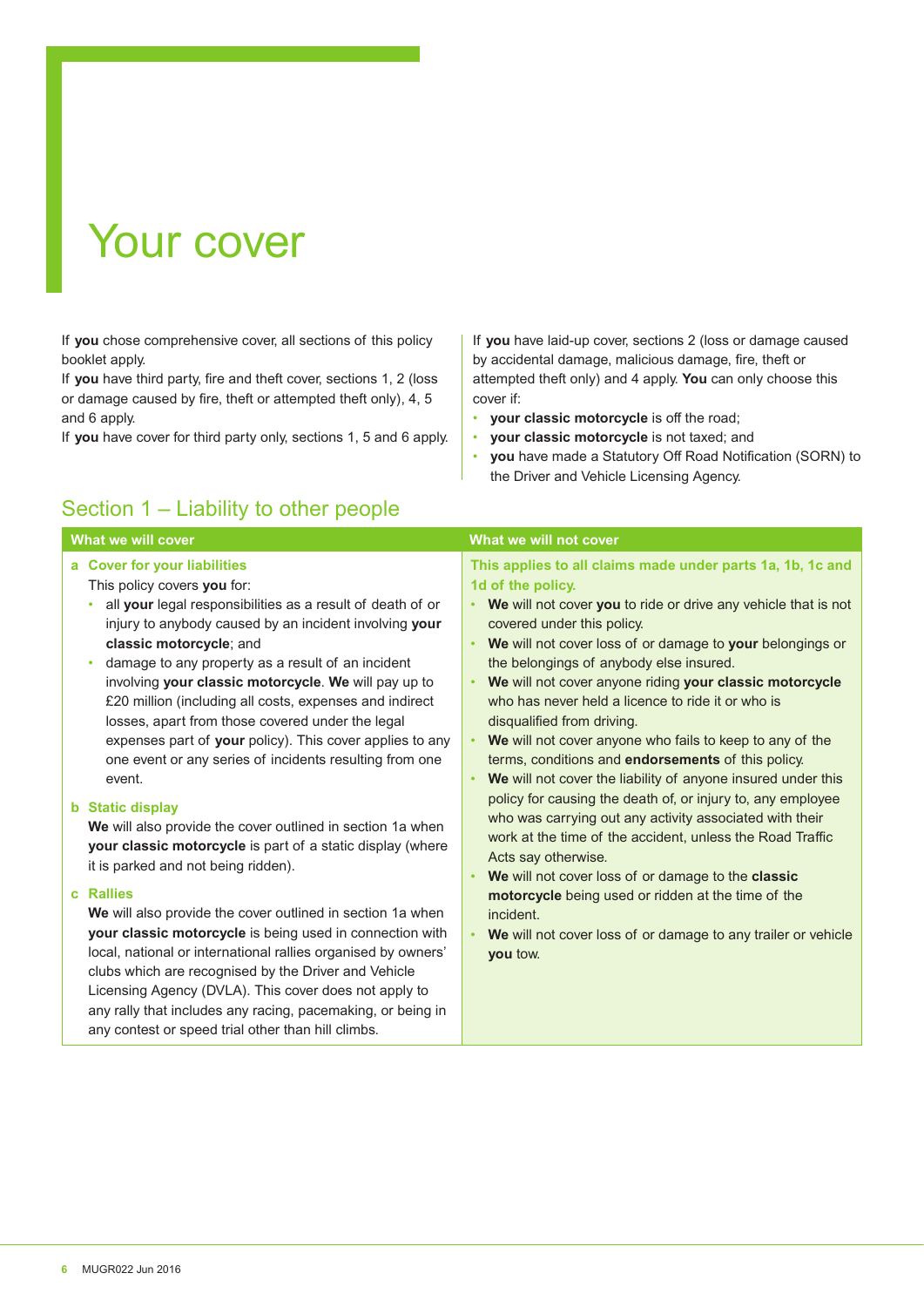## Section 1 – Liability to other people – continued

| What we will cover                                                                                                                                                                                                                                                                                                                                                                                                                                                                                                                                                                                                                                                                                                                                                                                                                                                                                                | What we will not cover |
|-------------------------------------------------------------------------------------------------------------------------------------------------------------------------------------------------------------------------------------------------------------------------------------------------------------------------------------------------------------------------------------------------------------------------------------------------------------------------------------------------------------------------------------------------------------------------------------------------------------------------------------------------------------------------------------------------------------------------------------------------------------------------------------------------------------------------------------------------------------------------------------------------------------------|------------------------|
| d Cover for other people<br>We will also provide the cover outlined in section 1a for:<br>anyone insured by this policy to ride your classic<br>$\bullet$<br>motorcycle as long as they have your permission;<br>anyone you allow to use (but not ride) your classic<br>$\bullet$<br>motorcycle for social, domestic and pleasure purposes<br>(that is, not or business purposes);<br>anyone who is travelling on or getting on or off of your<br>$\bullet$<br>classic motorcycle; and<br>your employer (as long as they have your permission to<br>$\bullet$<br>use your classic motorcycle and are allowed to do so<br>by your current certificate of motor insurance).                                                                                                                                                                                                                                         |                        |
| e Cover for legal personal representatives<br>If anyone insured under the policy dies, we will transfer the<br>protection we provide under this policy to their estate.                                                                                                                                                                                                                                                                                                                                                                                                                                                                                                                                                                                                                                                                                                                                           |                        |
| f Emergency medical treatment<br>We will pay for emergency treatment fees as set out in the<br>Road Traffic Acts.                                                                                                                                                                                                                                                                                                                                                                                                                                                                                                                                                                                                                                                                                                                                                                                                 |                        |
| g Legal expenses<br>If we give our permission in writing beforehand, we will<br>pay the fee for a solicitor to:<br>represent anybody insured under this policy at any<br>٠<br>coroner's inquest or fatal accident inquiry; or<br>defend anybody insured under this policy in a<br>$\bullet$<br>magistrates' court, as long as the case relates to an<br>event you may be able to claim for under parts 1a, 1b,<br>1c or 1d of this policy.<br>We will pay for legal services to defend anyone insured<br>under this policy if legal action is taken against them for:<br>manslaughter;<br>causing death by dangerous driving; or<br>٠<br>causing death after drinking alcohol or taking drugs.<br>٠<br>The following conditions apply to legal expenses cover.<br>You must ask us and we must agree to provide the<br>۰<br>cover.<br>The deaths the legal action relates to must be covered<br>under this policy. |                        |
| The event causing the deaths must have happened in<br>the United Kingdom.                                                                                                                                                                                                                                                                                                                                                                                                                                                                                                                                                                                                                                                                                                                                                                                                                                         |                        |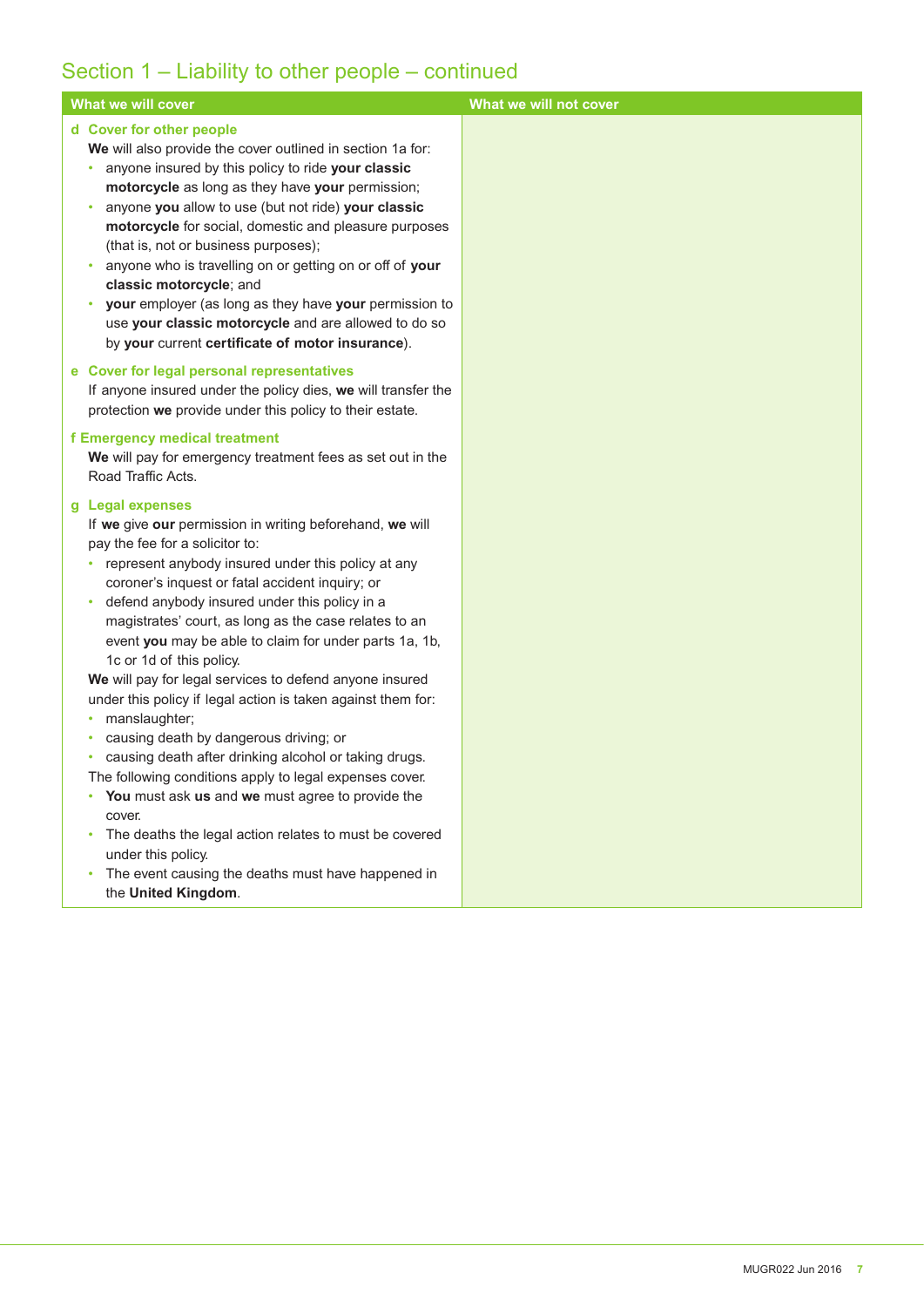### Section 2 – Loss of, or damage to, your classic motorcycle

If **your classic motorcycle**, its **accessories and spare parts** or **toolkit** are lost, stolen or damaged, **we** will:

- settle **your** claim by sending **you** a payment for the amount of the loss or damage;
- replace what is lost or is damaged (if this is more costeffective than repairing it); or
- repair the damage ourselves.

#### **The most we will pay**

**We** will not pay more than the **market value** of **your classic motorcycle** (including any **accessories and spare parts** or **toolkit**) at the time of the loss or damage, less any **excess** that may apply, unless there is an **agreed value** for **your classic motorcycle** shown on **your schedule**.

#### **Hire-purchase, leasing and other agreements**

If **your classic motorcycle** is owned by someone else, **we** will settle any claim by paying the legal owner before paying anything left over to **you**.

#### **Restoration or repair**

If **you** have chosen laid-up cover and **your classic motorcycle** is being restored or repaired by someone else on their commercial premises, **we** will cover loss or damage under this section to **your classic motorcycle** if the restorer or repairer has no insurance in force that covers the loss or damage.

#### **Registration plates**

**We** will pay for the cost of replacing the registration plates fitted to **your classic motorcycle** in the same style as the plates fitted before the loss or damage happened.

#### **Parts that are not available**

**We** may decide to repair **your classic motorcycle** with parts which have not been made or supplied by **your classic motorcycle**'s manufacturer, but which are of a similar standard.

**We** are not responsible for:

- any extra costs of storing **your classic motorcycle** that result from any accessory or part not being available; or
- the cost of importing any accessory or part into the **United Kingdom**.

#### **Removing and delivering your classic motorcycle**

If **your classic motorcycle** is in the **United Kingdom** and cannot be ridden as a result of loss or damage which is covered under this policy, **we** will pay the cost of protecting it and taking it to the nearest suitable repairer. **We** will also pay the cost of delivering **your classic motorcycle** to **you** at the address shown in **your schedule** after it has been repaired.

#### **What we will cover What we will cover** What we will not cover

- **We** will not cover the **excesses** shown in **your schedule**.
- **We** will not cover loss or damage caused by wear and tear.
- **We** will not cover any reduction in the **market value** of **your classic motorcycle** (for example reductions caused by the age of the **classic motorcycle** or the number of miles it has covered).
- **We** will not cover loss in the **market value** of **your classic motorcycle** resulting from any repair, whether or not this has happened as a result of any claim under this policy.
- **We** will not cover any mechanical, electrical or computer equipment breaking or failing to work properly.
- We will not cover damage to tyres caused by braking, punctures, cuts or bursts.
- **We** will not cover damage caused by pressure waves from an aircraft or other flying object travelling at or beyond the speed of sound.
- **We** will not cover loss of, or damage to, any trailer, caravan or vehicle, or anything inside, while being towed by or attached to **your classic motorcycle**.
- **We** will not cover **you** for loss of use or other indirect losses (such as travel costs or loss of earnings) other than those set out in section 3 of this policy.
- **We** will not cover **your classic motorcycle** being stolen by someone who claims to be a buyer or a buying or selling agent.
- **We** will not cover loss of, or damage to, **your classic motorcycle** if, at the time of the incident, someone in **your** family or someone who is living with **you** was using it without **your** permission. (This exception does not apply if **you** report the person using **your classic motorcycle** to the police for taking **your classic motorcycle** without **your** permission.)
- We will not cover loss or damage caused by any government, public or local authority legally taking, keeping or destroying **your classic motorcycle**.
- **We** will not cover loss of, or damage to, phones, games consoles, electronic-navigation or radar-detection equipment not permanently fitted to **your classic motorcycle** and which was not part of the manufacturer's specification when **your classic motorcycle** was first registered.
- **We** will not cover loss of, or damage to, **your classic motorcycle** caused by filling the fuel tank with the incorrect fuel.
- **We** will not cover loss of, or damage to, **your** unattended **classic motorcycle** if the keys (or any alternative electronic or mechanical device designed to operate the ignition system of the motorcycle) are in or on **your classic motorcycle**.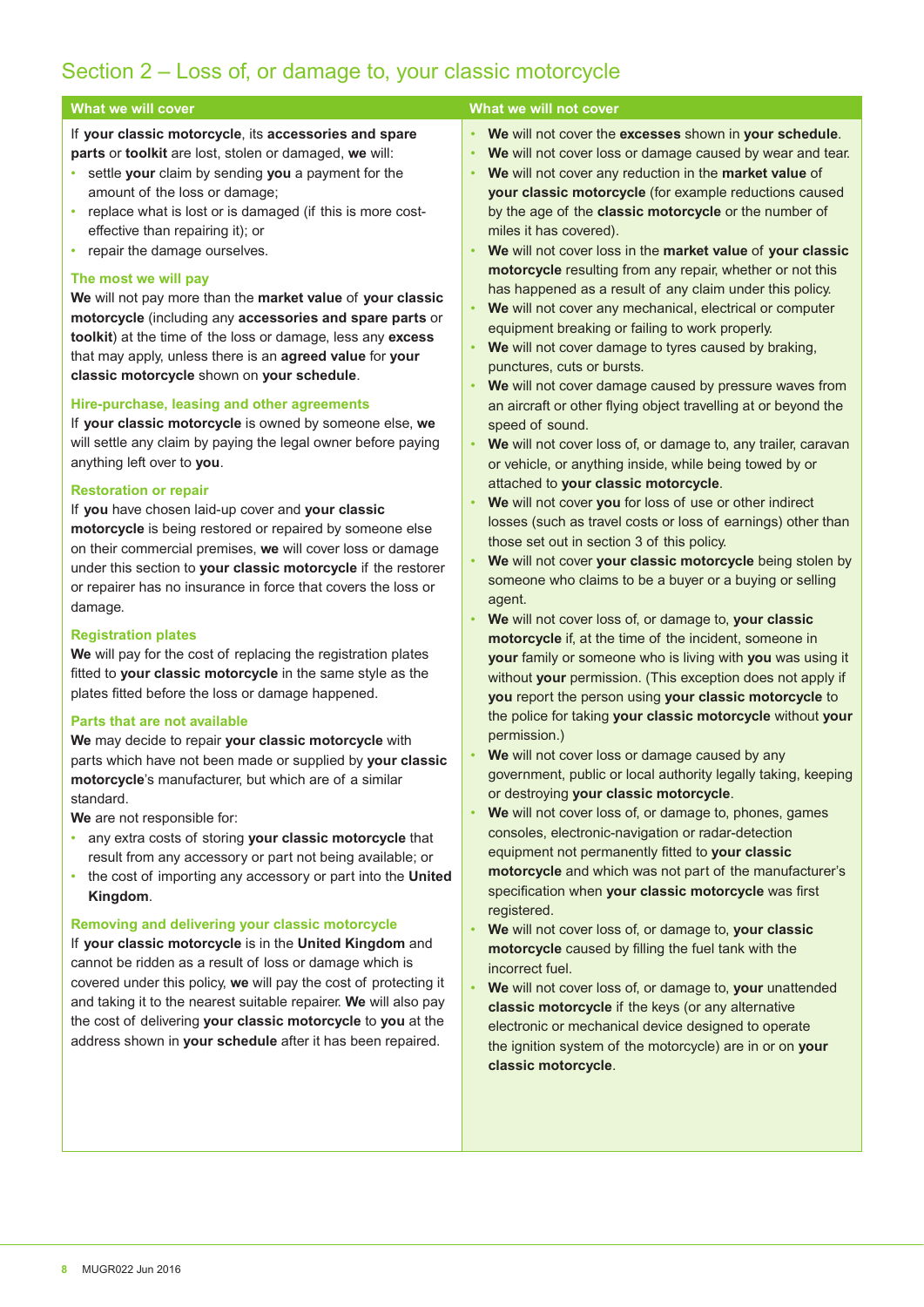### Section 2 – Loss of, or damage to, your classic motorcycle – continued

| What we will cover                                                           |                                                                                                                                                                                                                                                                                                              | What we will not cover |
|------------------------------------------------------------------------------|--------------------------------------------------------------------------------------------------------------------------------------------------------------------------------------------------------------------------------------------------------------------------------------------------------------|------------------------|
| <b>Young riders or inexperienced riders</b><br>below.                        | If your classic motorcycle or any of its accessories and<br>spare parts are damaged while it is being ridden by a young<br>rider or an inexperienced rider, you will be responsible<br>for the first part of the cost, on top of any compulsory and<br>voluntary excesses set out in your schedule, as shown |                        |
| <b>Young rider</b><br>Under 21 years<br>$21-24$ years<br>Inexperienced rider | <b>Amount you pay</b><br>£250<br>£150<br>£150                                                                                                                                                                                                                                                                |                        |

### Section 3 – Hotel or travel expenses

| What we will cover                                                                                                                                                                                                                                                                                                                                                                                                   | What we will not cover |
|----------------------------------------------------------------------------------------------------------------------------------------------------------------------------------------------------------------------------------------------------------------------------------------------------------------------------------------------------------------------------------------------------------------------|------------------------|
| If your classic motorcycle cannot be ridden after an<br>accident or loss covered by this policy, we will pay:<br>up to £50 for the rider of the <b>classic motorcycle</b> to stay in<br>a hotel for one night if you cannot continue your journey<br>until the next day; or<br>travel expenses of up to £100 in total for you and any<br>pillion passenger who was travelling with you on the<br>classic motorcycle. |                        |
| The most we will pay for any one event is $£100$ . Your excess                                                                                                                                                                                                                                                                                                                                                       |                        |
| does not apply to this part of the policy.                                                                                                                                                                                                                                                                                                                                                                           |                        |

### Section 4 – Lost or stolen classic motorcycle keys and replacing locks

| What we will cover                                               | What we will not cover |
|------------------------------------------------------------------|------------------------|
| If you lose your classic motorcycle keys or they are stolen,     |                        |
| and we decide that it is necessary to replace the keys and       |                        |
| locks to prevent your classic motorcycle from being stolen,      |                        |
| we will pay for this as long as you did not leave the keys in or |                        |
| on your classic motorcycle when they were lost or stolen.        |                        |
| The most we will pay for any one event is £400. Your excess      |                        |
| does not apply to this part of the policy.                       |                        |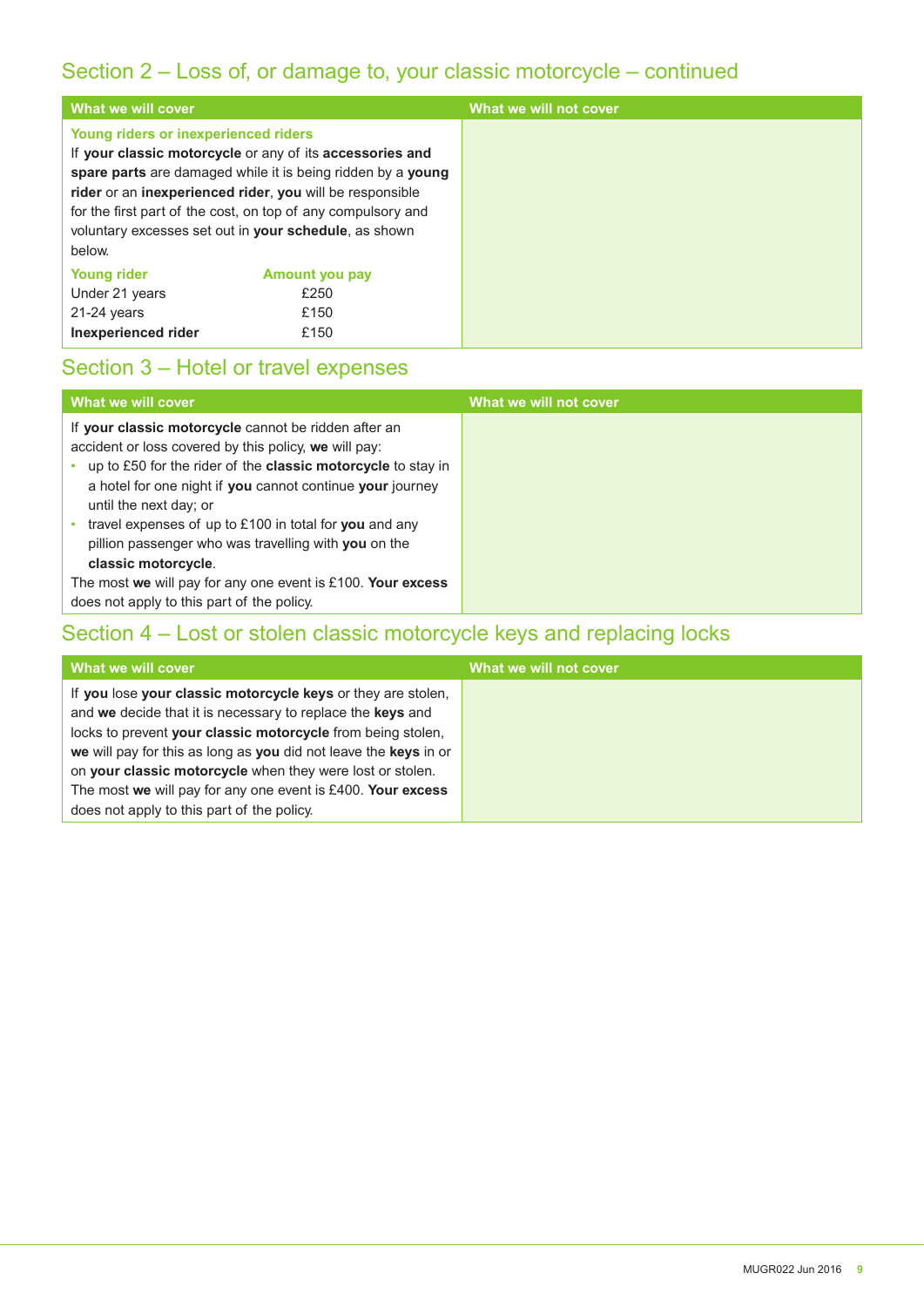### Section 5 – Travelling abroad

| <b>What we will cover</b>                                                                                                                                                                                                                                                                                                                                                                                                                                                                                                                                                                                                                                                                                              | What we will not cover |
|------------------------------------------------------------------------------------------------------------------------------------------------------------------------------------------------------------------------------------------------------------------------------------------------------------------------------------------------------------------------------------------------------------------------------------------------------------------------------------------------------------------------------------------------------------------------------------------------------------------------------------------------------------------------------------------------------------------------|------------------------|
| Your policy provides the cover you have chosen<br>(comprehensive, third party fire and theft or third party only)<br>within the non-UK territorial limits for up to 90 days in any<br><b>period of insurance.</b> See the 'Definitions' section.                                                                                                                                                                                                                                                                                                                                                                                                                                                                       |                        |
| Minimum cover outside the territorial limits<br>This policy also provides the minimum cover you need by<br>law to use your classic motorcycle in any country not in<br>the European Union which the Commission of the European<br>Communities approves as meeting the conditions of Article<br>(8) of the EC Directive 2009/103/EC on Insurance of Civil<br>Liabilities arising from using motor vehicles.<br>If you need more than the minimum cover outside the<br>territorial limits and we agree to give you this cover, as long<br>as you pay any extra premium we ask for we will give you an<br>international insurance certificate (Green Card) which proves<br>you are insured for the time you will be away. |                        |
| <b>Customs duty and delivery costs</b><br>If your classic motorcycle is within the non-UK territorial<br>limits, and is not fit to ride because of loss or damage<br>covered by this policy and we agree beforehand, we will pay:<br>• the cost of delivering it to your address in the United<br>Kingdom; and<br>any customs duty you have to pay as a direct result of the<br>$\bullet$<br>loss or damage.                                                                                                                                                                                                                                                                                                           |                        |

### Section 6 – Cover when your classic motorcycle is being serviced, examined or repaired

| What we will cover                                                                                                                                                                                                                                                                                                                                                                                                                                                                                                                                        | What we will not cover |
|-----------------------------------------------------------------------------------------------------------------------------------------------------------------------------------------------------------------------------------------------------------------------------------------------------------------------------------------------------------------------------------------------------------------------------------------------------------------------------------------------------------------------------------------------------------|------------------------|
| Your cover continues to apply to your classic motorcycle<br>when it is being serviced, examined or repaired at premises<br>involved in the motor trade.<br>At these times the limits about riding and using your classic<br>motorcycle set out in your certificate of motor insurance<br>will not apply, as long as it is only being ridden or worked on<br>by a motor trader or their employees.<br>If at the time a claim is made under this section any other<br>policy exists that would cover the claim, we will pay only our<br>share of the claim. |                        |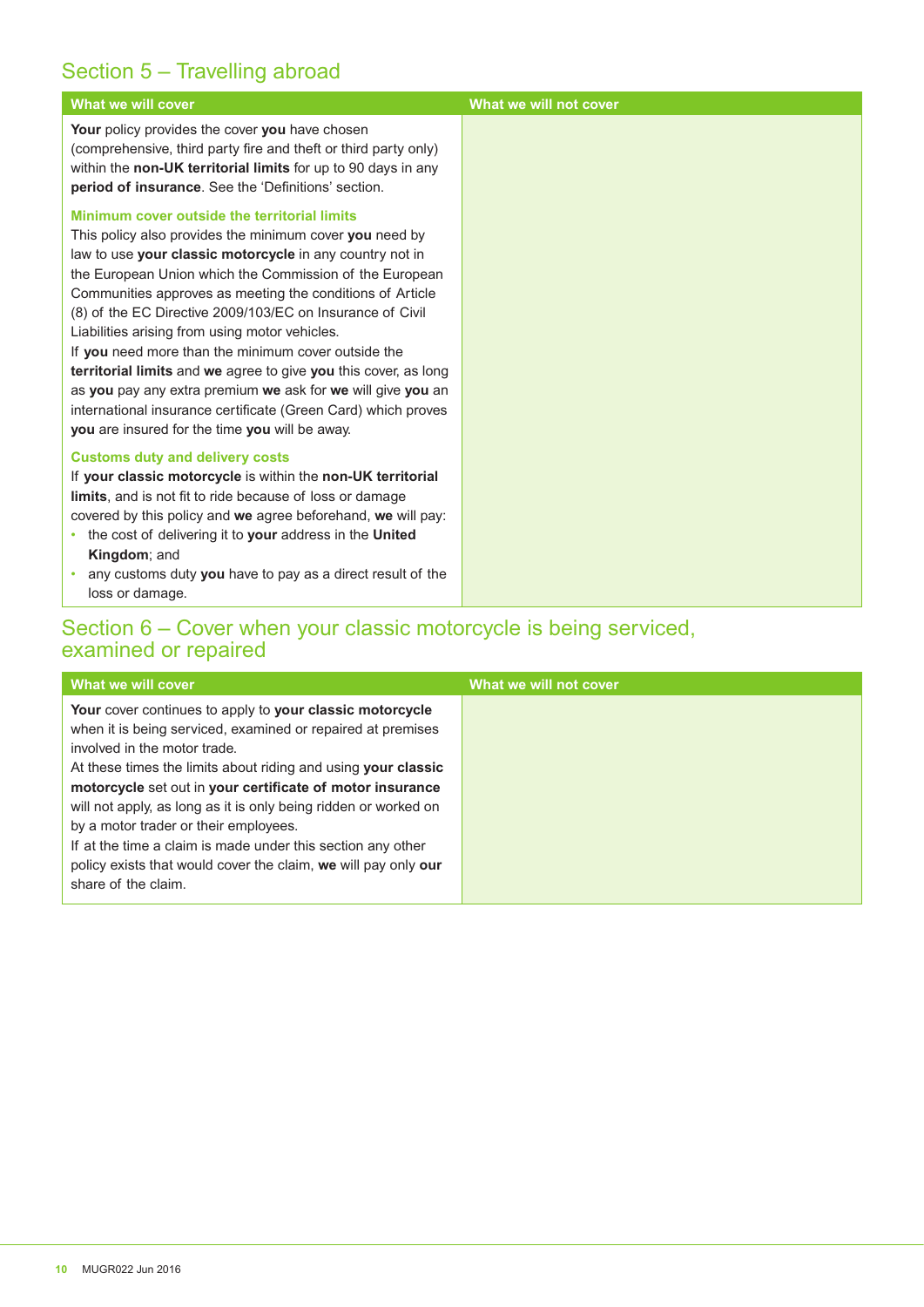# General exceptions under this policy

#### **1 Classic motorcycle user**

This policy does not apply when any **classic motorcycle** it covers is:

- being ridden or used by anybody who is not allowed to do so under **your certificate of motor insurance**;
- being used for purposes not shown on **your certificate of motor insurance**;
- being ridden with **your** permission by anybody **you** know has never held a driving licence or is disqualified from holding or applying for a driving licence;
- being ridden by, or in the charge of, a person who is not complying with the conditions or limitations of their driving licence, unless **we** must provide cover under the Road Traffic Acts;
- towing a caravan, trailer or broken-down vehicle for payment; or
- towing more than one caravan, trailer or broken-down vehicle at any one time.

#### **2 Contracts**

This policy does not cover any liability **you** have under an agreement or contract, unless **you** would have had that liability anyway.

#### **3 War**

This policy does not cover any loss or damage caused by war, invasion (whether or not war is declared), revolution, military force, **acts of terrorism** or other hostile events, unless **we** must provide cover under the Road Traffic Acts.

#### **4 Radioactivity**

This policy does not cover any loss, damage or legal liability caused by:

- ionising radiation or radioactive contamination from nuclear fuel or from burning nuclear fuel; or
- radioactive, poisonous, explosive or other dangerous properties of any explosive nuclear machinery or any part of it.

### **5 Using your classic motorcycle on airfields**

**We** will not pay any claim for events that happen while **your classic motorcycle** is parked or is being ridden in any area of an airport or airfield used for:

- moving, taking off or landing aircraft;
- parking aircraft or other ground equipment, and for maintaining and refuelling; or
- customs inspections at passenger terminals.

#### **6 Pollution**

Unless the law says otherwise, **we** are not liable for any loss, damage or liability caused by pollution or contamination unless the pollution or contamination is caused by a sudden, identifiable, unexpected and unintended event which happens at one time and place during the **period of insurance**. **We** will treat all pollution or contamination which results from one event as having happened at the same time the event took place.

#### **7 Fraud**

**We** will not pay any claim and all cover under the policy will end from the date **you** (or anyone acting for **you**):

- make a false or exaggerated claim or support **your** claim with forged or fraudulent documents or evidence; or
- deliberately cause the loss, damage or injury.

#### **8 Riot**

Apart from events covered under section 1, **we** will not cover any accident, injury, loss or damage that happens outside **Great Britain**, the Isle of Man or the Channel Islands that is caused by riot or civil commotion.

#### **9 Earthquake**

Apart from events covered under section 1, **we** will not cover any accident, injury, loss or damage caused by earthquakes.

#### **10 Use on a racetrack**

This policy will not cover loss, damage, injury or liability arising while **your classic motorcycle** is being used on a **racetrack** or for completing pre-paid laps on circuits or de-restricted toll roads such as the Nurburgring.

#### **11 Deliberate acts**

This policy will not cover loss, damage, injury or liability arising from any deliberate act by **you** or someone insured under this policy.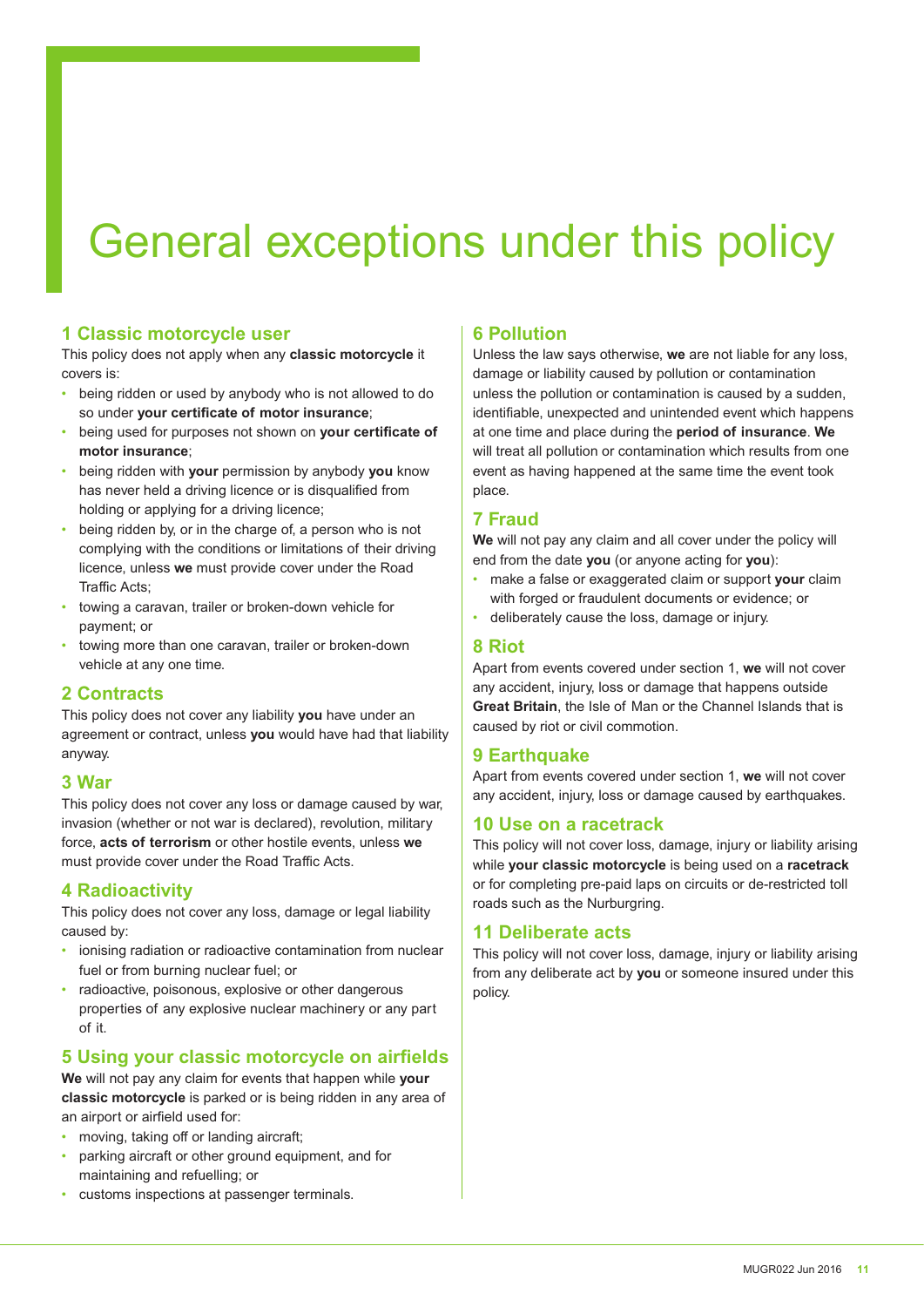# Conditions that apply to all of this policy

#### **1 General**

**We** will only provide the cover set out in this policy if **you** keep to all the terms and conditions of the policy.

#### **2 Your duty**

All the information given to **us** must be complete and correct as far as **you** know. **You** are responsible for making sure that information relating to all riders the policy covers is complete and correct.

If **we** discover that **you** (or someone acting for **you**) deliberately gave **us** incomplete or false information, all cover under this policy will end. **We** will treat the policy as though it never existed and **we** will not pay **your** claim.

**We** may also recover any money **we** may have paid under this policy.

#### **3 How to claim and how to tell us about claims which may be made against us**

(In this condition only, **you** means **you**, **your** legal representative or anybody insured under this policy.) **You** must give **us**, as soon as possible, full details of any event that could lead to a claim under this policy. **You** must not:

- admit an accident is **your** fault;
- negotiate to settle any claim; or

• offer or promise anything without **our** permission in writing.

**You** must send **us**, unanswered, any documents **you** receive to do with the claim (or any accident or event which may lead to a claim).

If **you** know about any possible legal action or inquiries that might be carried out, **you** must tell **us** immediately in writing. **We** may, in **your** name, take over and deal with a claim and try to recover from others any money **we** have paid out under this policy. At all times **you** must give **us** whatever help **we** need. If the law of any country where **you** are covered by this policy says **we** must settle a claim which **we** would not otherwise have paid, **we** can ask **you** (or the person who caused the event) to pay **us** that amount.

#### **4 Other insurance**

If **you** are covered by any other policy for any claim, **we** will pay only **our** share of the claim (unless **we** say otherwise in this policy).

#### **5 Taking care of your classic motorcycle**

**You** must make sure that:

• **your classic motorcycle** is in a roadworthy condition and is safe to ride; and

• **you** do all **you** can to keep **your classic motorcycle** and its accessories safe.

If **your classic motorcycle** is damaged by something covered under this policy, **you** must do whatever is necessary to protect **your classic motorcycle** and its accessories from further loss or damage. If **we** ask, **you** must let **us** examine **your classic motorcycle** as long as **we** give **you** notice. **Your classic motorcycle** must have a current MOT certificate (if it applies).

#### **6 Cancelling your cover**

If this policy does not meet **your** needs, **you** have 14 days from the date **you** received **your** policy documents to cancel the policy and get a full refund. (**We** will not give **you** a refund if **you** have claimed for the total loss of **your classic motorcycle** or an incident has happened where **you** could make a claim for a total loss.)

To cancel **your** policy, please contact the insurance broker or intermediary who sold **you your** policy.

To get a refund, **you** must return this policy and any **certificate of motor insurance** or cover note.

If **you** want to cancel **your** policy after this 14-day period, **you** must write to tell **us** and send **us your certificate of motor insurance** at the same time. As long as **you** have not made a claim under the policy, **we** will refund part of **your** premium on the following basis.

- Up to one month's cover 75%
- Up to two months' cover 62.5%
- Up to three months' cover 50%
- Up to four months' cover 37.5%
- Up to six months' cover 25%
- Up to eight months' cover 12.5%
- Over eight months' cover no refund

**We** will cancel **your** policy from the date **we** receive **your certificate of motor insurance**.

**We**, or **your** insurance broker or intermediary, may cancel this policy by giving **you** seven days' notice in writing, which **we** will send by recorded delivery to the most recent address **we** have for **you**. **You** must send **us** the **certificate of motor insurance** before **we** can refund any premium.

The reason for cancellation will be set out clearly in the communication with **you**. Valid reasons include, but will not be limited to, those listed below;

- Changes to the information detailed on **your proposal**, **statement of insurance** or **statement of fact**, **schedule** or **certificate of motor insurance** which result in **us** no longer wishing to provide cover.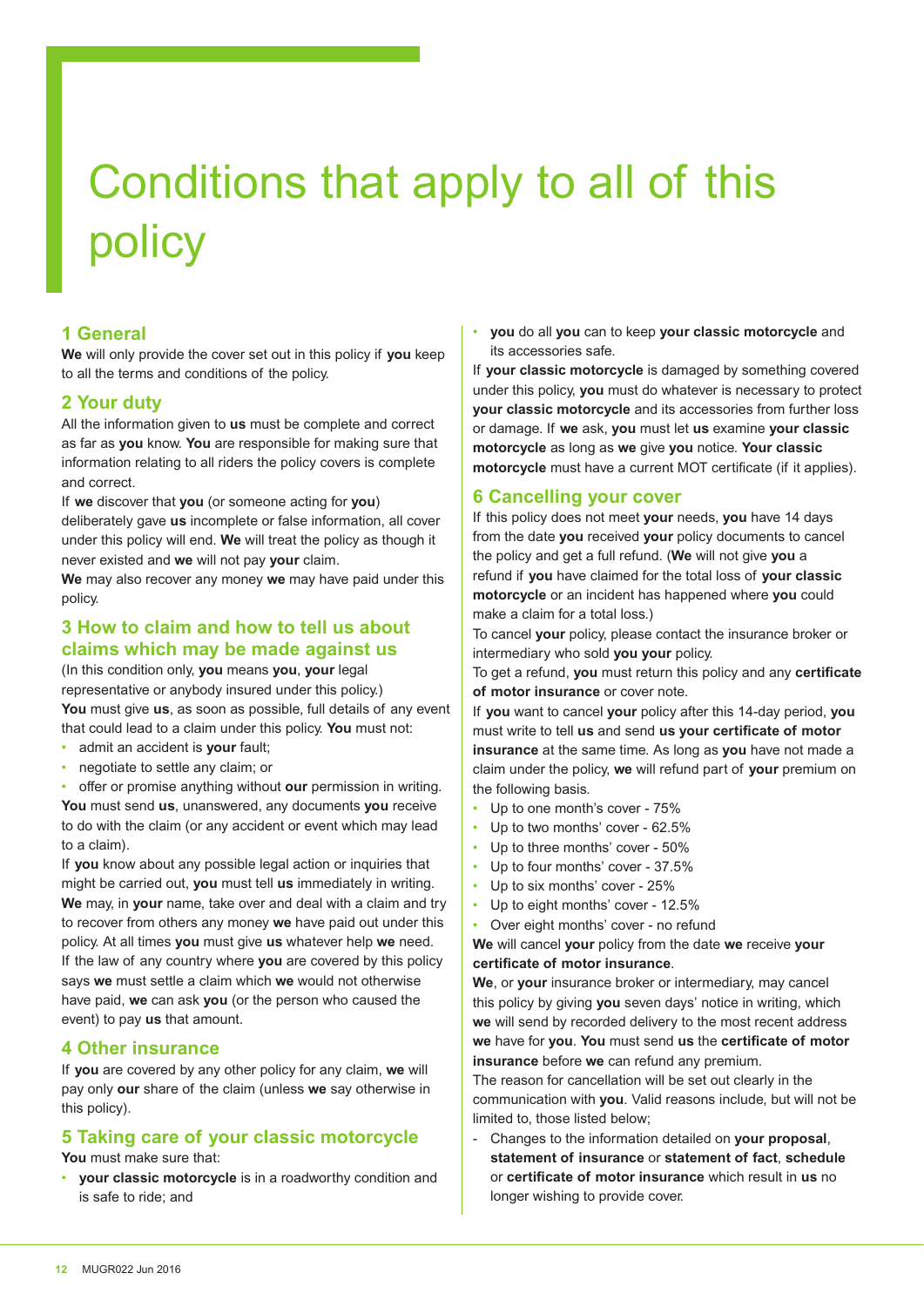- Where the circumstances of a new claim, or an incident **we** have become aware of, result in **us** no longer wishing to provide cover.
- Where **we** suspect fraud on this or any other related policy.
- Where **you**, a person acting on **your** behalf, or any person covered to drive **your classic motorcycle** uses threatening, intimidating or abusive behaviour or language towards **our** staff, suppliers or agents acting on **our** behalf, including **your** insurance broker or intermediary.
- Where any person claiming cover under this policy fails to provide **us** with any reasonable information **we** ask for.
- Where a misrepresentation has been made that results in **us** no longer wishing to provide cover.
- Where **we** are unable to collect a premium payment due to insufficient funds in the account **you** have nominated to pay from (notice will be sent to **your** last known address allowing **you** an opportunity to rectify the situation, and confirming that a second attempt to collect the payment will be made).
- Where **we** are unable to collect a premium payment due to a Direct Debit Instruction being cancelled (notice will be sent to **your** last known address allowing **you** an opportunity to rectify the situation by reinstating the previous Direct Debit instruction, providing a new Direct Debit instruction or by providing the full outstanding premium).

If **you** sell or get rid of **your classic motorcycle**, **you** must tell **us** immediately. All cover under this policy will stop unless **you** replace **your classic motorcycle** and give **us** its details within seven days of getting rid of **your** previous **classic motorcycle**.

#### **7 Settling disagreements**

If **we** accept **your** claim under sections 2, 4, 5 or 6 of this policy but **we** and **you** cannot agree the amount **we** should pay, **we** will pass the matter to an arbitrator to decide. The arbitrator is an independent person who **we** and **you** will appoint in line with the law in force at the time. **You** cannot take legal action against **us** before the arbitrator makes a decision.

#### **8 Paying your premium**

If **you** have not paid **your** premium, **we** will not provide cover from the date the premium was due.

#### **9 Contracts (Rights of Third Parties) Act**

Under the Contracts (Rights of Third Parties) Act 1999 or any other relevant laws, only **you** and **we** may enforce any of the terms of this policy. This will not affect any rights other people or organisations have under other laws.

#### **10 Telling us about changes in your circumstances**

Please tell **us** about any changes which may affect **your** cover. If **you** fail to do so, **your** policy may not be valid and **we** may not pay **your** claim. For example, **you** must tell **us** if:

- **you** want to change the riders insured under this policy;
- **you** move house or change the place **you** keep **your classic motorcycle**;
- **you** expect to do fewer or more miles each year;
- **your** name changes (for example, by marriage);
- **you** change **your classic motorcycle** or the owner of **your classic motorcycle** changes;
- **you** change what **you** use **your classic motorcycle** for (for example, **you** start using it for business purposes);
- **you** get a new job (full-time or part-time) or take on a second job:
- **you** make changes to **your classic motorcycle** (including fitting security devices);
- the condition or specification of **your classic motorcycle** changes (if **your classic motorcycle** is covered on an **agreed value** basis); or
- **you** develop any physical or mental problem that affects **your** ability to ride.

This is not a full list. If **you** are not sure whether **you** need to tell **us** about a change in circumstances, tell **us** anyway.

#### **11 Agreed value**

**You** must send all photographs and valuations that **we** or **your** broker or intermediary need as evidence of the value of **your classic motorcycle**. If **we** or they have not received and accepted the photographs and valuations **we** or they need, any loss or damage to **your classic motorcycle** will be based on the **market value** of **your classic motorcycle** and not on the **agreed value** of **your classic motorcycle**.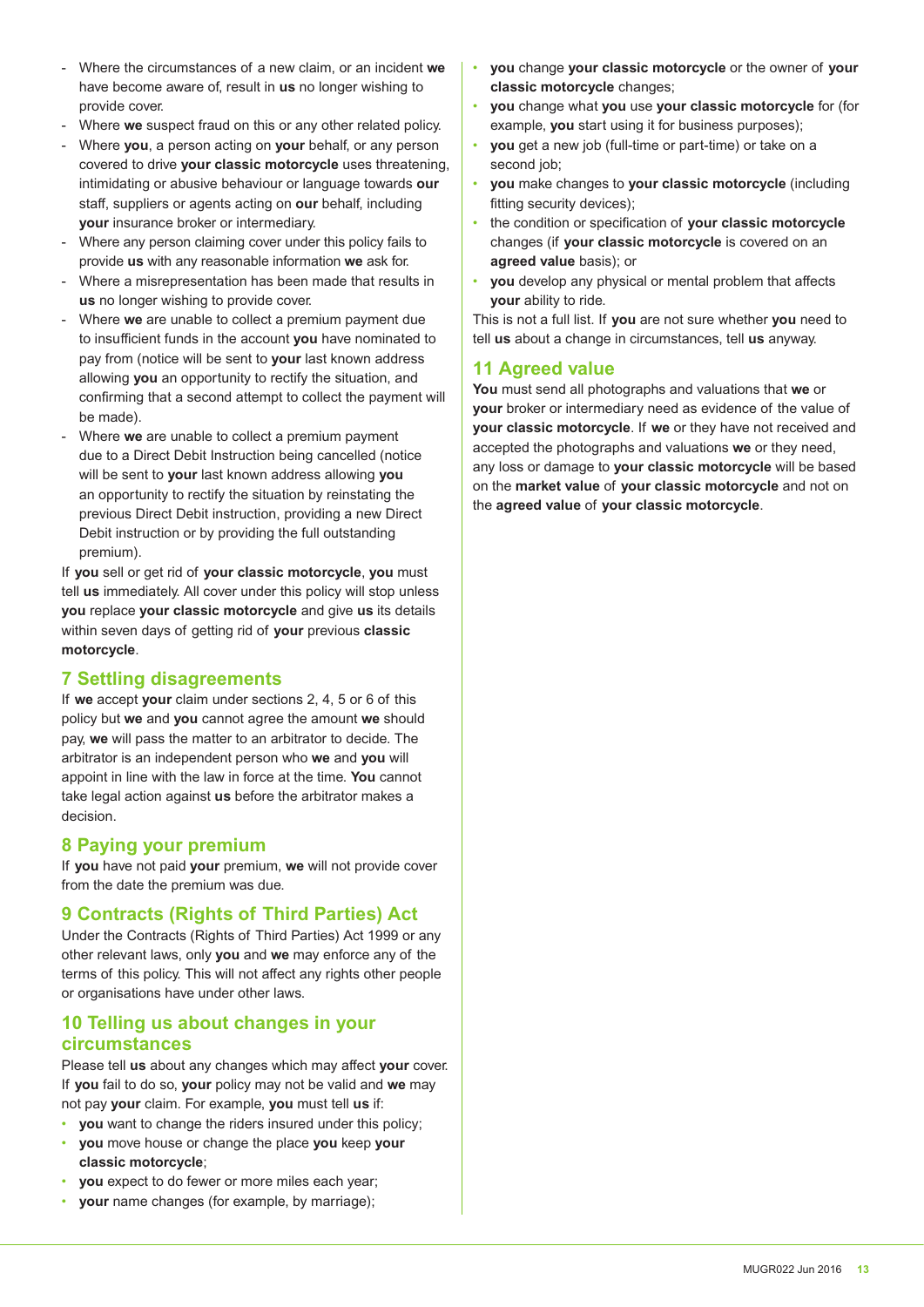# Making a claim

#### **If your classic motorcycle is involved in an accident or has been damaged or stolen, here's what to do.**

Call **us** on **0345 126 2599** (or **+44 2392 205 441** if **you** are phoning from outside the **United Kingdom**) as soon as possible. **You** can do this at any time of the day.

#### **You will need to tell us:**

- **your** policy number or the number shown on **your certificate of motor insurance**;
- **your** personal details;
- the rider's personal details, if **you** were not riding **your classic motorcycle**; and
- full details of what happened, including the details of any other people or vehicles involved and any witnesses' names and addresses.

**We** will validate **your** claim and discuss with **you** how **your** claim will be progressed.

#### **Getting your classic motorcycle repaired**

If **your classic motorcycle** can be repaired, **we** will agree with **you** how to repair it.

If **you** want, **you** can arrange for a repairer **you** choose to carry out the repairs. If **you** want to do this, **you** must send **us** a detailed repair estimate and full details of the accident before **your** repairer starts any work.

Or, if **you** prefer, **we** have a network of approved repairers across the **United Kingdom** who can arrange to start work on **your** damaged **classic motorcycle** as soon as possible. **We** will contact the nearest repairer to **you**. **You** do not need to get estimates for the repair because **we** already have agreements in place with **our** repairers. **We** can arrange to collect **your classic motorcycle** from **your** home and return it to **you** once it has been repaired. When **your classic motorcycle** has been repaired, **you** will need to pay the repairer the **excess** and any contribution that may apply.

**We** have chosen repairers carefully to make sure **you** receive the highest standard of repairs and service. All repairs carried out by repairers **we** approve are backed by a three-year warranty.

#### **If your classic motorcycle cannot be repaired**

If **your classic motorcycle** cannot be repaired, **we** will call it a total loss and it will become **our** property. **You** must send **us** its registration document (V5 or V5C).

If it is possible to do so, **we** will immediately move **your classic motorcycle** to a place it can be stored, so please make sure **you** remove all **your** belongings from the **classic motorcycle**.

For reasons of safety and to prevent fraud, insurers actively discourage policyholders from keeping a vehicle that has been declared a total loss, and future insurance on these vehicles may not be available.

Before **we** can deal with **your** claim as a total loss, **you** must send **us**:

- **your certificate of motor insurance**;
- the vehicle registration document (V5 or V5C);
- the MOT test certificate (if this applies);
- all sets of **classic motorcycle keys**;
- details of any money **you** still owe for the **classic motorcycle**; and
- any other documents **you** may want **us** to take into account when valuing **your classic motorcycle** (such as the **classic motorcycle**'s service history).

If possible, please also send **us** the receipt for **your classic motorcycle**. This will help **us** deal with **your** claim faster. Please send the documents to **us** direct so **we** can pay **your** claim as soon as possible. **We** will contact **you** to agree the **market value** of **your classic motorcycle**, unless there is an **agreed value** for **your classic motorcycle** shown on **your schedule**. From this value **we** will take off the amount of:

- any **excess**;
- any money **you** owe; and
- any premium **you** have not yet paid. **You** must still pay the full yearly premium because **we** have met all **our** responsibilities to **you** under the policy.

#### **If your classic motorcycle is stolen**

If **your classic motorcycle** is stolen and is found, but it has been damaged, **we** will either repair it or treat it as a total loss as described above.

If the **classic motorcycle** is not found **we** will treat it as a total loss.

**We** place all claims for a total loss on a register shared by a range of insurance companies. This is to protect **us** against fraud.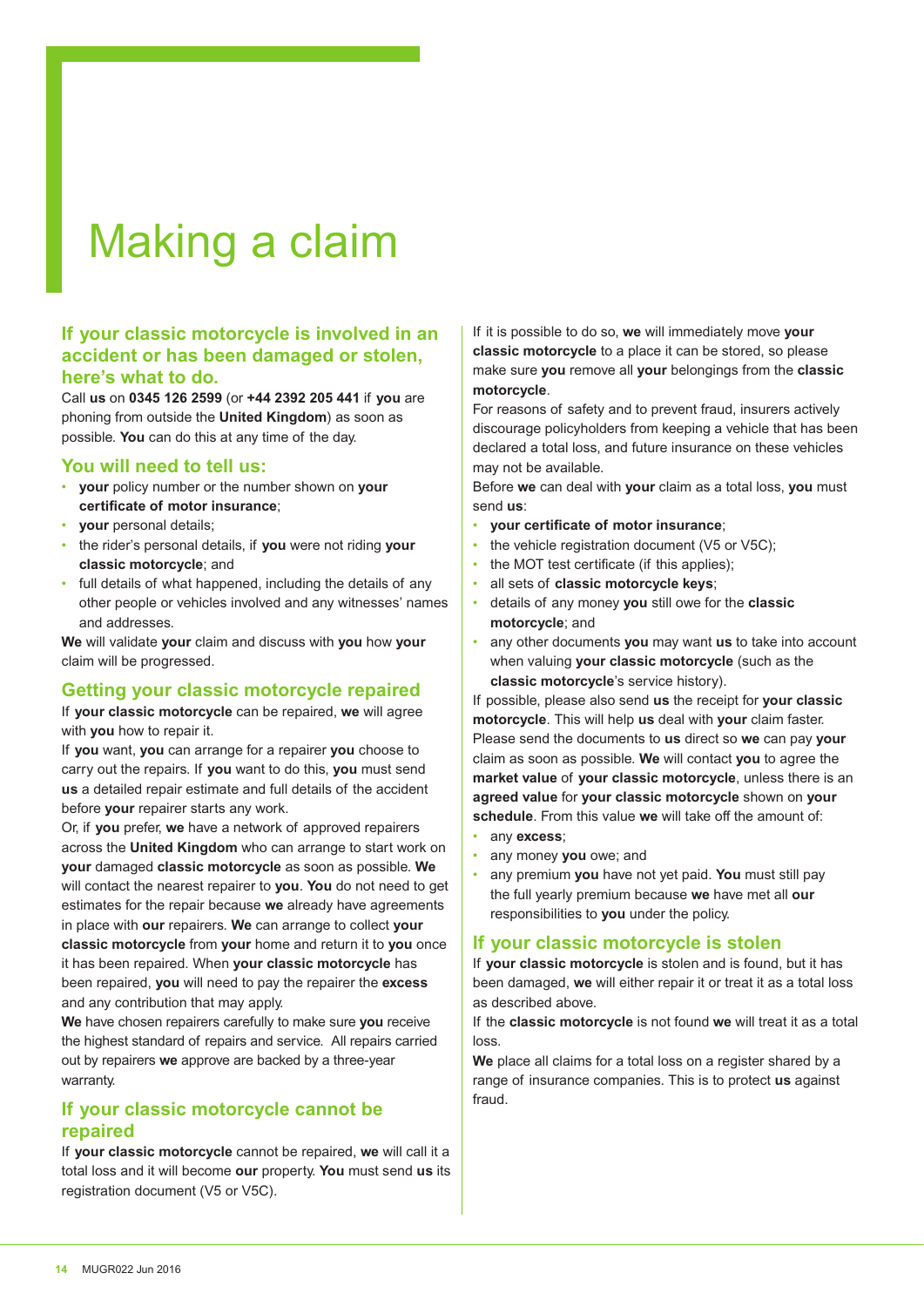### **Personalised number plates**

If **your classic motorcycle** is stolen and not found, or declared a total loss, **you** should contact the Driver and Vehicle Licensing Agency (DVLA) as soon as possible to transfer **your** number plate to a replacement vehicle.

If **you** fail to do this, **we** may not be able to pay **your** claim as quickly as **we** normally would.

#### **Claiming for 'uninsured losses'**

When **you** make a claim, any costs which are not included under **your** policy (such as **your** policy **excess**) are known as 'uninsured losses'.

If **you** have an accident and it is not **your** fault, **you** may be able to claim these costs back from the other driver. Before **you** contact the other driver or their insurers direct **you** must tell **us** that this is what **you** plan to do.

**You** may have separate insurance that pays the costs of claiming for **your** uninsured losses. Please check **your** policy documents.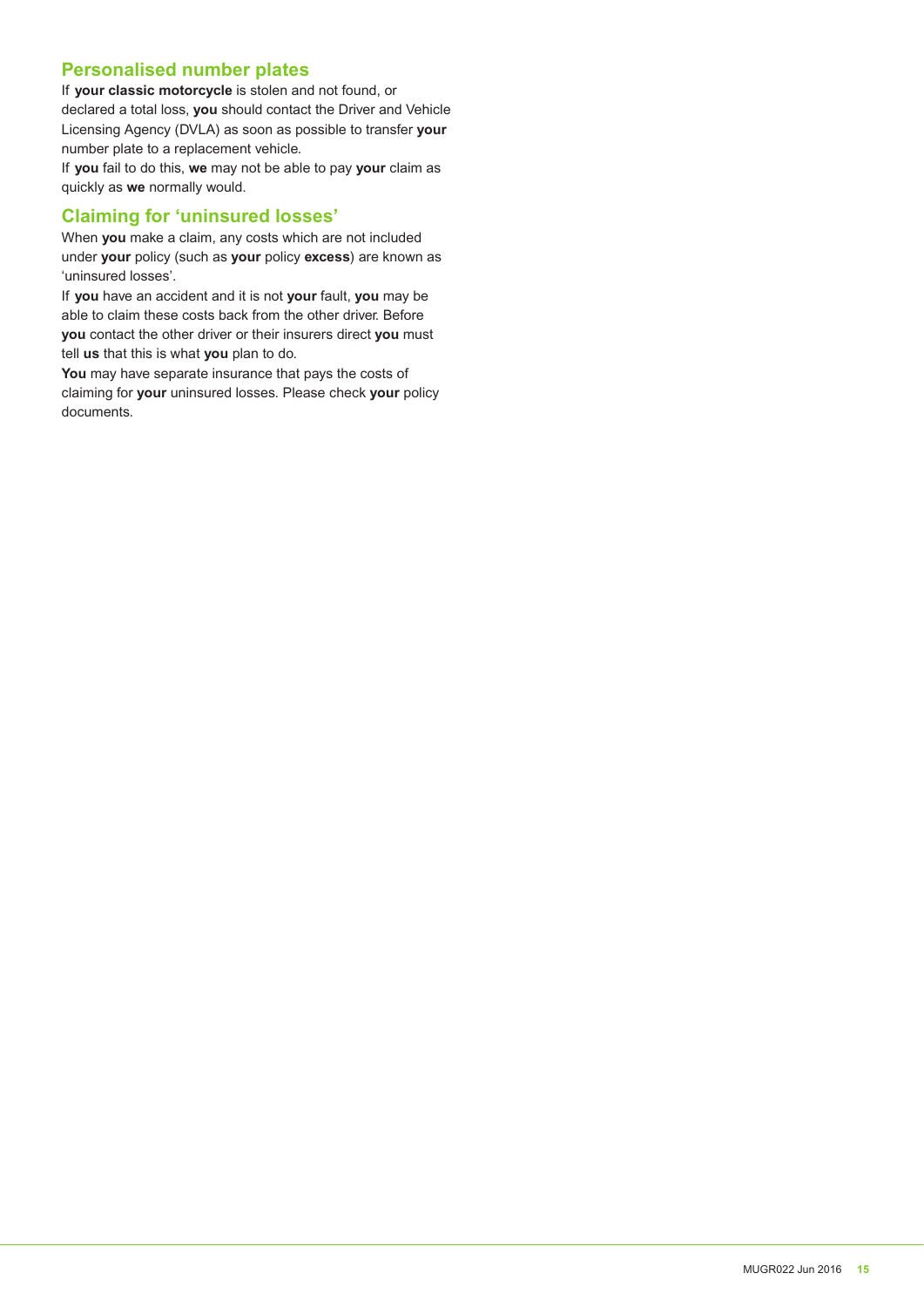# Privacy notice

Please read this notice carefully as it contains important information about **our** use of **your** personal information. In this notice, **we** and **us** and **our** mean Ageas Insurance Limited. **Your** personal information means any information **we** hold about **you** and any information **you** give **us** about anyone else.

**You** should show this notice to anyone else insured or proposed to be insured to drive **your classic motorcycle** under **your** policy as it will also apply to them. It explains how **we** use all the information **we** have about **you** and the other people insured under **your** policy.

Please note that if **you** give **us** false or inaccurate information this could give **us** the right to avoid **your** insurance policy or it could impact **your** ability to claim.

#### **Sensitive information**

Some of the personal information that **we** ask **you** to provide is known as "sensitive personal data". This will include information relating to health issues, race, religion and any criminal convictions. **We** need to use sensitive personal data to provide **you** with quotes, arrange and manage **your** policy and to provide the services described in **your** policy documents (such as dealing with claims).

#### **How we use your personal information**

**We** are part of the Ageas group of companies. **We** may share **your** personal information with other companies in the group for any of the purposes set out in this notice. If **you** want to know more about the Ageas group please go to www.ageas.co.uk.

**We** will use **your** personal information to arrange and manage **your** insurance policy, including handling underwriting and claims and issuing renewal documents and information to **you** or **your** insurance adviser. **We** will also use **your** personal information to assess **your** insurance application and provide information to credit reference agencies.

**We** may research, collect and use data about you from publically available sources including social media and networking sites. **We** may use this data for the purposes set out in this notice, including fraud detection and prevention. **We** may have to share **your** personal information with other insurers, statutory bodies, regulatory authorities, **our** business partners or agents providing services on **our** behalf and other authorised bodies.

**We** will share **your** personal information with others:

- if **we** need to do this to manage **your** policy with **us** including settling claims
- for underwriting purposes, such as assessing **Your** application, arranging **Your** policy and at renewal stage including;
	- providing **your** (or any person included on the **proposal**) driving licence number to the DVLA to confirm licence status, entitlement and relevant restriction information and **endorsement**/conviction data. Searches may be carried out prior to and at any point during your insurance policy including any mid-term adjustment and renewal stage. (For details relating to information held about **you** by the DVLA please visit www.MyLicence.org.uk)
	- search **your** (or any person included on the **proposal**) 'No Claims Discount' ("NCD") details against a No Claims Discount database to obtain information in relation to **your** NCD entitlement. Such searches may be carried out against driving licence number, name, date of birth, Vehicle Registration Mark ("VRM") and or postcode.

(A search of the driving licence number with the DVLA or against the NCD Database should not show a footprint against the driving licence.)

- for management information purposes:
- to prevent or detect crime, including fraud (see below);
- if **we** are required or permitted to do this by law (for example, if **we** receive a legitimate request from the police or another authority); and/or

• if **you** have given **us** permission.

**You** can ask for further information about **our** use of **your** personal information. If **you** require such information, please write to the Data Protection Officer at the address set out on page 17.

#### **Preventing and detecting crime**

**We** may use **your** personal information to prevent crime. In order to prevent and detect crime **we** may:

• check **your** personal information against **our** own databases;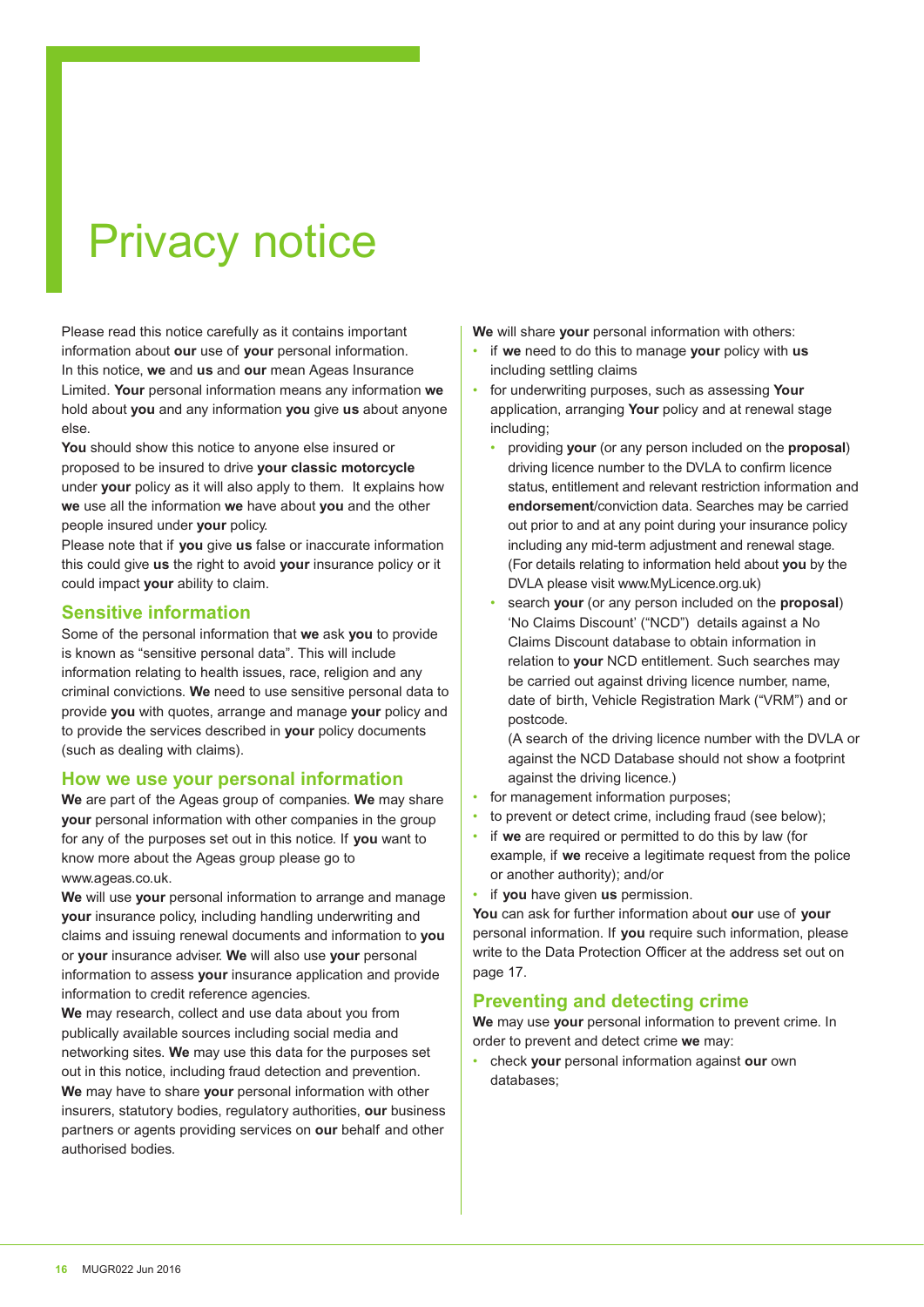- share it with fraud prevention agencies. **Your** personal information will be checked with and recorded by fraud prevention agencies. Other companies within the financial services industry may also search such fraud prevention agencies when **you** make an application to them for financial products (including credit, savings, insurance, stockbroking or money transmission services). If such companies suspect fraud, **we** will share **your** relevant personal information with them. The information **we** share may be used by those companies when making decisions about **you**. **You** can find out which fraud prevention agencies are used by **us** by writing to **our** Data Protection Officer at the address set out on page 17;
- share it with operators of registers available to the insurance industry to check information and prevent fraud. These include the Claims and Underwriting Exchange Register administered by Insurance Database Services Ltd and the Motor Insurance Anti-Fraud and Theft Register. **We** may pass information relating to **your** insurance policy and any incident (such as an accident, theft or loss) to the operators of these registers, their agents and suppliers; and/or
- share it with the Motor Insurance Database (MID) which may be used to establish whether a driver is insured to drive a vehicle and/or for preventing or detecting crime. If **you** are involved in an accident in the UK or abroad, the MID may be searched to obtain relevant policy information. **You** can find out more at www.mib.org.uk
- undertaking searches against **Your** (or any person included on the **proposal**) driving licence number against details held by the DVLA to confirm **Your** licence status, entitlement and restriction information and **endorsement**/conviction data.
- search **your** (or any person included on the proposal) NCD details against a No Claims Discount database to obtain information in relation to **your** NCD entitlement. Such searches may be carried out against **your** (or the relevant person included on the **proposal**) driving licence number , name, date of birth, Vehicle Registration Mark ("VRM") and or postcode.

#### **Dealing with others on your behalf**

To help **you** manage **your** insurance policy, subject to answering security questions, **we** will deal with **you** or **your** husband, wife or partner or any other person whom **we** reasonably believe to be acting for **you** if they call **us** on **your** behalf in connection with **your** policy or a claim relating to **your** policy. For **your** protection only **you** can cancel **your** policy or change the contact address.

#### **Marketing**

**We** may use **your** personal information and information about **your** use of **our** products and services to carry out research and analysis.

**We** will only use **your** personal information to market **our** products and services to **you** if **you** agree to this.

#### **Monitoring and recording**

**We** may record or monitor calls for training purposes, to improve the quality of **our** service and to prevent and detect fraud. **We** may also use CCTV recording equipment in and around **our** premises.

### **Further information**

**You** are entitled to receive a copy of any of **your** personal information **we** hold. If **you** would like to receive a copy, or if **you** would like further information on, or wish to complain about, the way that **we** use personal information, please write to the Data Protection Officer at Ageas Insurance Limited, Ageas House, Hampshire Corporate Park, Templars Way, Eastleigh, Hampshire SO53 3YA giving **your** name, address and insurance policy number. **We** may charge **you** a small fee for this.

If **we** change the way that **we** use **your** personal information, **we** will write to **you** to let **you** know. If **you** do not agree to that change in use, **you** must let **us** know as soon as possible.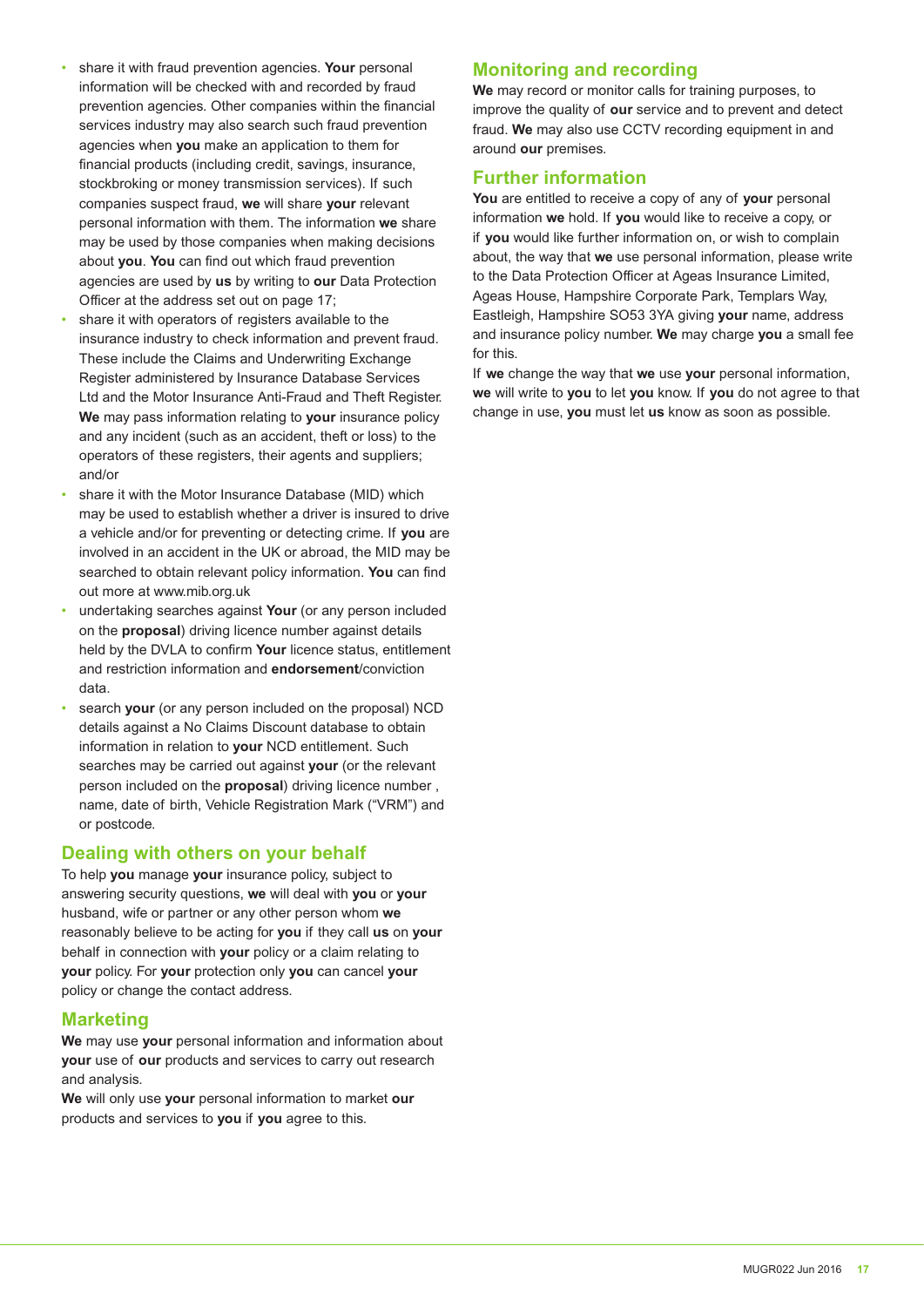# Our customer-care policy

**We** are committed to treating **our** customers fairly. However, **we** realise that there may be times when things go wrong. If this happens, please use the most suitable contact from the following.

If **you** have a complaint about **your** claim, please telephone **us** on the number shown in **your** claims documents. Alternatively **you** can write to **us** at the address shown below or email **us** through **our** website at www.ageas.co.uk/complaints. Please tell **us your** name and **your** claim number or policy number and the reason for **your** complaint. **We** may record phone calls.

Customer Service Adviser Ageas Insurance Limited Ageas House Hampshire Corporate Park Templars Way Eastleigh **Hampshire** SO53 3YA

If **your** complaint is about the way **your** policy was sold to **you**, please contact **your** insurance agent to report **your** complaint.

**We** promise to:

- try to resolve **your** complaint by the end of the next working day. If **we** are unable to do this, **we** will write to **you** within five working days.
- tell **you** the name of the person managing **your** complaint when **we** send **our** acknowledgement letter; and
- aim to resolve **your** complaint within 20 working days. If this is not possible for any reason, **we** will write to let **you** know when **we** will contact **you** and provide **you** with **our** final response.

### **Financial Ombudsman Service**

**You** may be able to pass **your** complaint to the Financial Ombudsman Service if **you** are not satisfied with **our** final response, or if **we** have not issued **our** final response within 8 weeks from **you** first raising the complaint. The Financial Ombudsman Service is an independent organisation and will review **your** case.

Their address is: The Financial Ombudsman Service Exchange Tower London E14 9SR Phone: **0800 023 4567** if calling from a land line or **0300 123 9123** if calling from a mobile. **You** can visit the Financial Ombudsman Service website at **www.fos.org.uk** The ombudsman's service is available to personal policyholders. Their service is also open to charities, trustees and small businesses with income or assets within defined limits. **You** can get more information from **us** or the ombudsman.

If **you** take any of the action mentioned above, it will not affect **your** right to take legal action.

### **Prudential Regulation Authority & Financial Conduct Authority**

Ageas Insurance Limited is authorised by the Prudential Regulation Authority and regulated by the Financial Conduct Authority and the Prudential Regulation Authority. **You** can check their website (**www.fca.org.uk**), which includes a register of all the firms they regulate. Or **you** can phone them on **0845 606 1234**.

#### **Financial Services Compensation Scheme**

If **we** cannot meet **our** liabilities, **you** may be entitled to compensation from the Financial Services Compensation Scheme. Claims for compulsory insurance, such as third party motor insurance, are covered in full. Any claims made to the Financial Services Compensation Scheme for non-compulsory (optional) insurance, such as damage to the insured car and for any unused premium, are covered up to 90% of the value of the claim submitted.

**You** can get more information from the Financial Services Compensation Scheme at **www.fscs.org.uk** or by phone on **020 7741 4100**.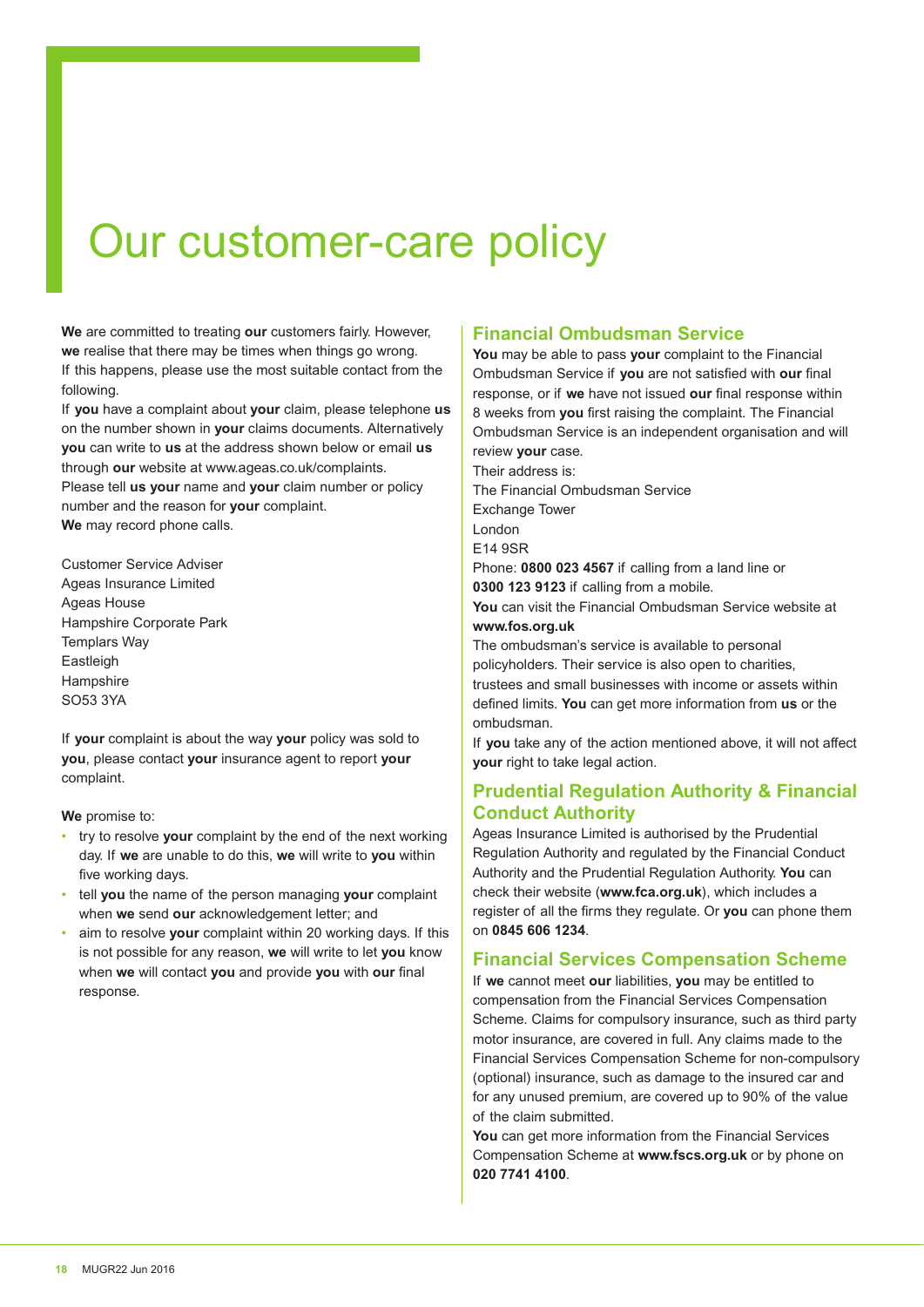# What to do if you have an accident

If **you** are involved in an accident or **your classic motorcycle** is stolen, call **us** on **0345 126 2599** (or **+44 2392 205 441** if **you** are phoning from outside the **United Kingdom**). Lines are open 24 hours a day.

The following guidelines will help **us** to help **you** with **your** claim.

#### **1 Stop your classic motorcycle if you:**

- have an accident with another vehicle:
- hit a pedestrian:
- hit certain animals (for example, farm animals or dogs); or
- hit another person's property.

It is against the law to drive away.

#### **2 Exchange all details**

Make sure **you** get:

- the names, phone numbers and addresses of everyone involved (including any witnesses);
- the details of their insurance companies (including names and policy numbers if the people know them); and
- the registration numbers of the vehicles involved.

#### **3 Show your certificate of motor insurance**

- If someone is injured in the accident, **you** must show **your certificate of motor insurance** to anyone who has a good reason for asking to see it.
- **You** must also tell the police within 24 hours of the incident, and also show them **your certificate of motor insurance**.

#### **4 Do not admit the accident was your fault or offer any payment**

Accidents are stressful, but it is essential that **you** do not:

- admit **you** are to blame; or
- offer to pay anything;

as it could be difficult for **us** to manage **your** claim and may also affect **your** rights.

Please tell **us** if any other person admits the accident was their fault.

#### **5 Write down all the facts**

Write down all the facts of the accident as soon as possible, no matter how trivial the fact may seem at the time – these facts may help **us** prove **your** case.

• If possible, take a photo of the scene. It is a good idea to carry a small disposable camera at all times while riding.

- If **you** do not have a camera, draw a diagram of the scene. Show as much detail as **you** can – for example, the position of all the vehicles involved (before and after the accident), road names, road signs and markings, the width of the road, skid marks, where the witnesses were, and anything that was blocking **your** and other people's views.
- Write down what the weather was like, including whether it affected visibility (for example, fog) and the condition of the road.
- If anyone is injured, write down their name and their injury.

#### **6 Letters and documents**

**You** must send **us** all letters and documents **you** receive to do with the accident. Do not answer them yourself. Do not try to deal with any claim unless **we** have agreed this with **you**.

#### **7 Theft**

If **your classic motorcycle** is stolen, **you** must report it to the police as soon as possible.

#### **8 Note**

It will help speed up **your** claim if **you** have all **your** documents to hand when **you** make **your** claim, such as **your**:

- **certificate of motor insurance**;
- driving licence;
- vehicle registration document (V5 or V5C); and
- MOT test certificate (if it applies).

**We** will then guide **you** through the claims process.

To make a claim, phone **us** on **0345 126 2599**. If phoning from outside the **United Kingdom +44 2392 205 441**. It is important that **you** only use these numbers to claim.